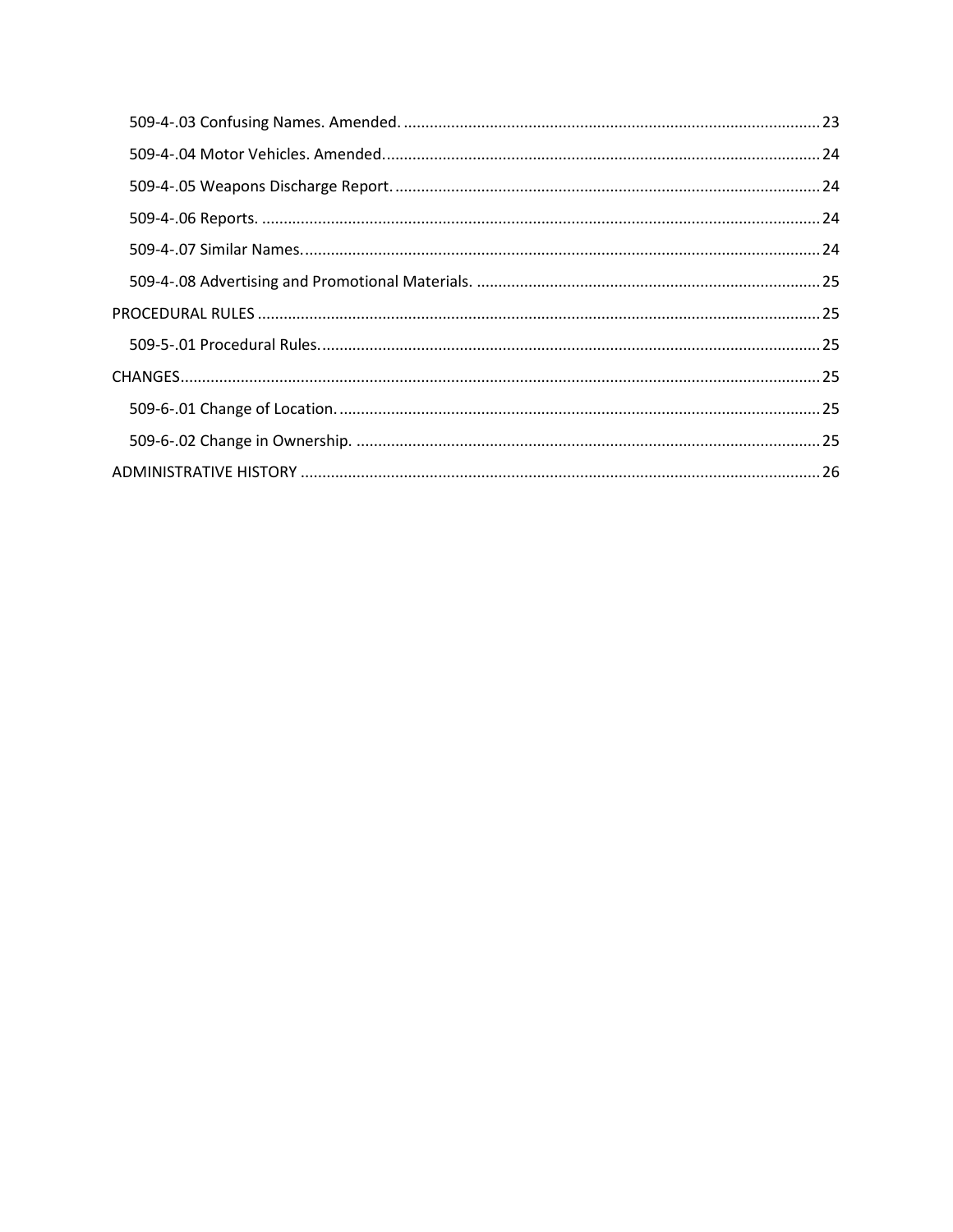# **RULES OF GEORGIA BOARD OF PRIVATE DETECTIVE AND SECURITY AGENCIES**

### <span id="page-2-0"></span>**GEORGIA ORGANIZATION**

### <span id="page-2-1"></span>**509-1-.02 Fees. Amended.**

The payments of any fees of the Georgia Board of Private Detective and Security Agencies for licensure, registration, or weapon permit shall be made by a cashier's check, certified check, or money order. The Board, in its discretion, may also accept a company check for the purpose of licensure, registration, or weapon permit (but not for fees provided for processing fingerprint cards through the Federal Bureau of Investigation). The board shall have the right to refuse payment of any fees not made in accordance with this rule. Refer to fee schedule for appropriate fees payable to the Board. Any request for refund must be submitted in writing. Any indebtedness to the Board caused by a returned check will be dealt with in accordance with Code Section 16-9-20 of the Criminal Code of Georgia.

(a) Application Fees. Each application for company licensure, employee registration, or weapon permit shall be accompanied by a non-refundable application fee. Refer to fee schedule for appropriate fees payable to the Board.

(b) Fee for processing fingerprint cards through Federal Bureau of Investigation. Each application for employee registration shall be accompanied by a separate cashier's check or money order made payable to the GBI or the Georgia Bureau of Investigation. Amount of fee is set by the Federal Bureau of Investigation. Refer to fee schedule for current fee.

1. Fees submitted for use of the Federal Bureau of Investigation fingerprint system of identification are nontransferable.

2. Each cashier's check or money order submitted for processing fingerprint cards through the Federal Bureau of Investigation must be accompanied by a list of names of the employees for whom the check was provided.

Authority O.C.G.A. 43-38-4. **Administrative History.** Original Rule entitled "Meetings" was filed on July 24, 1981, as Emergency Rule 509-1- 0.1-.02; effective July 20, 1981, the date of adoption, to remain in effect for a period of 120 days or until the effective date of a permanent Rule covering the same subject matter superseding this Emergency Rule, as specified by the Agency. **Amended:** Emergency Rule 509-1- 0.1-.02 repealed and Emergency Rule 509-1-0.6-.02, of the same title adopted. Filed October 13, 1981; effective October 7, 1981, the date of adoption, to remain in effect for a period of 120 days or until the effective date of a permanent Rule covering the same subject matter superseding this Emergency Rule, as specified by the Agency. **Amended:** Emergency Rule 509-1-0.6-.02 repealed and permanent Rule 509-1-.02, entitled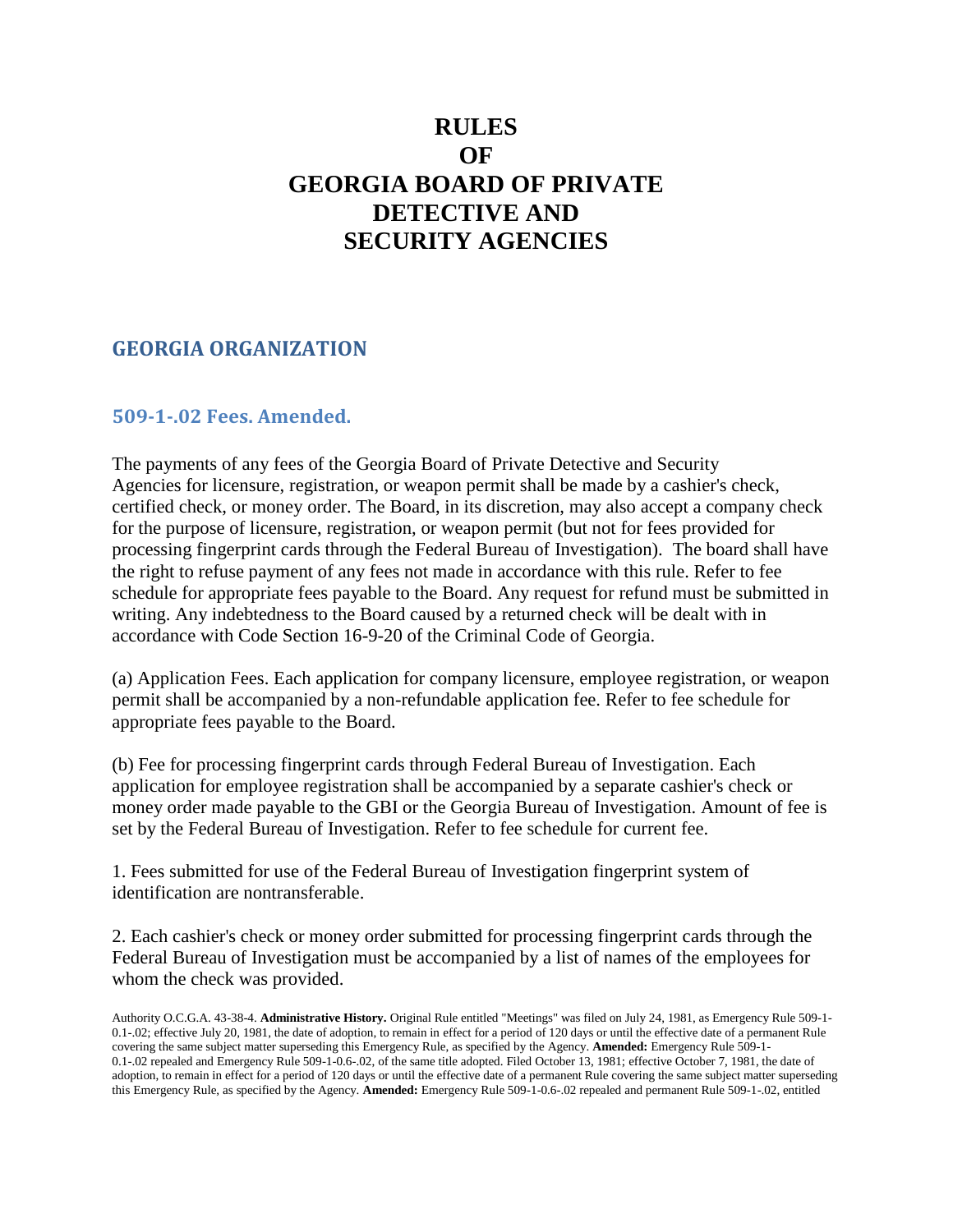"Fees," adopted. Filed December 15, 1981; effective January 4, 1982. **Amended:** Filed May 4, 1982; effective May 24, 1982. **Amended:** Rule repealed and a new Rule of the same title adopted. Filed December 13, 1985; effective January 2, 1986.

### <span id="page-3-0"></span>**509-1-.01 Meetings. Amended.**

The board shall meet at least twice a year to carry out regular business. The chairman or Joint Secretary may call special meetings. Notice of the meetings shall be given to all members at least ten days prior to the date of the meeting. Parliamentary procedure shall be according to Robert's Rules of Order, latest edition.

(a) A majority of the board members shall constitute a quorum for all board business.

Authority Ga. L. 1981, pp. 1828, 1832. **Administrative History.** Original Rule entitled "Organization" was filed on July 24, 1981, as Emergency Rule 509-1-0.1-.01; effective July 20, 1981, the date of adoption, to remain in effect for a period of 120 days or until the effective date of a permanent Rule covering the same subject matter superseding this Emergency Rule, as specified by the Agency. **Amended:** Emergency Rule 509-1-0.1-.01 repealed and Emergency Rule 509-1-0.6-.01, of the same title, adopted. Filed October 13, 1981; effective October 7, 1981, the date of adoption, to remain in effect for a period of 120 days or until the effective date of a permanent Rule covering the same subject matter superseding this Emergency Rule, as specified by the Agency. **Amended:** Emergency Rule 509-1-0.6-.01 repealed and permanent Rule 509-1- .01, entitled Meetings," adopted. Filed December 15, 1981; effective January 4, 1982.

### <span id="page-3-1"></span>**509-1-.03 Repealed.**

Authority Ga. L. 1981, pp. 1828, 1838; Ga. L. 1981, 1901, 1902. **Administrative History.** Original Rule entitled "Fees" was filed on July 24, 1981, as Emergency Rule 509-1-0.1-.03; effective July 20, 1981, the date of adoption, to remain in effect for a period of 120 days or until the effective date of a permanent Rule covering the same subject matter superseding this Emergency Rule, as specified by the Agency. **Amended:** Emergency Rule 509-1-0.1-.03 repealed and Emergency Rule 509-1-0.6-.03, of the same title, adopted. Filed October 13, 1981; effective October 7, 1981, the date of adoption, to remain in effect for a period of 120 days or until the effective date of a permanent Rule covering the same subject matter superseding this Emergency Rule, as specified by the Agency. **Amended:** Emergency Rule 509-1-0.6-.03 repealed. Filed December 15, 1981; effective January 4, 1982.

# <span id="page-3-2"></span>**GEORGIA LICENSURE AND REGISTRATION**

### <span id="page-3-3"></span>**509-2-.01 Certificates. Amended.**

(1) Company licenses issued by the Board shall expire on June 30 of each odd-numbered year.

(2) A penalty fee as determined by the Board shall be applicable to any applicant renewing their company license after June 30 and through July 31of the renewal period. Failure to renew a company license by July 31 shall have the same effect as a revocation of said license. Reinstatement of a revoked company license shall be in the discretion of the Board, which may require that a completed application for company licensure, including all applicable fees and other required information to be submitted as if it was a new application. In the discretion of the Board, an applicant for company re-licensure may be required to successfully pass a written examination.

(3) Employee registration cards and/or weapon permits issued by the Board shall expire on August 31 of each odd-numbered year.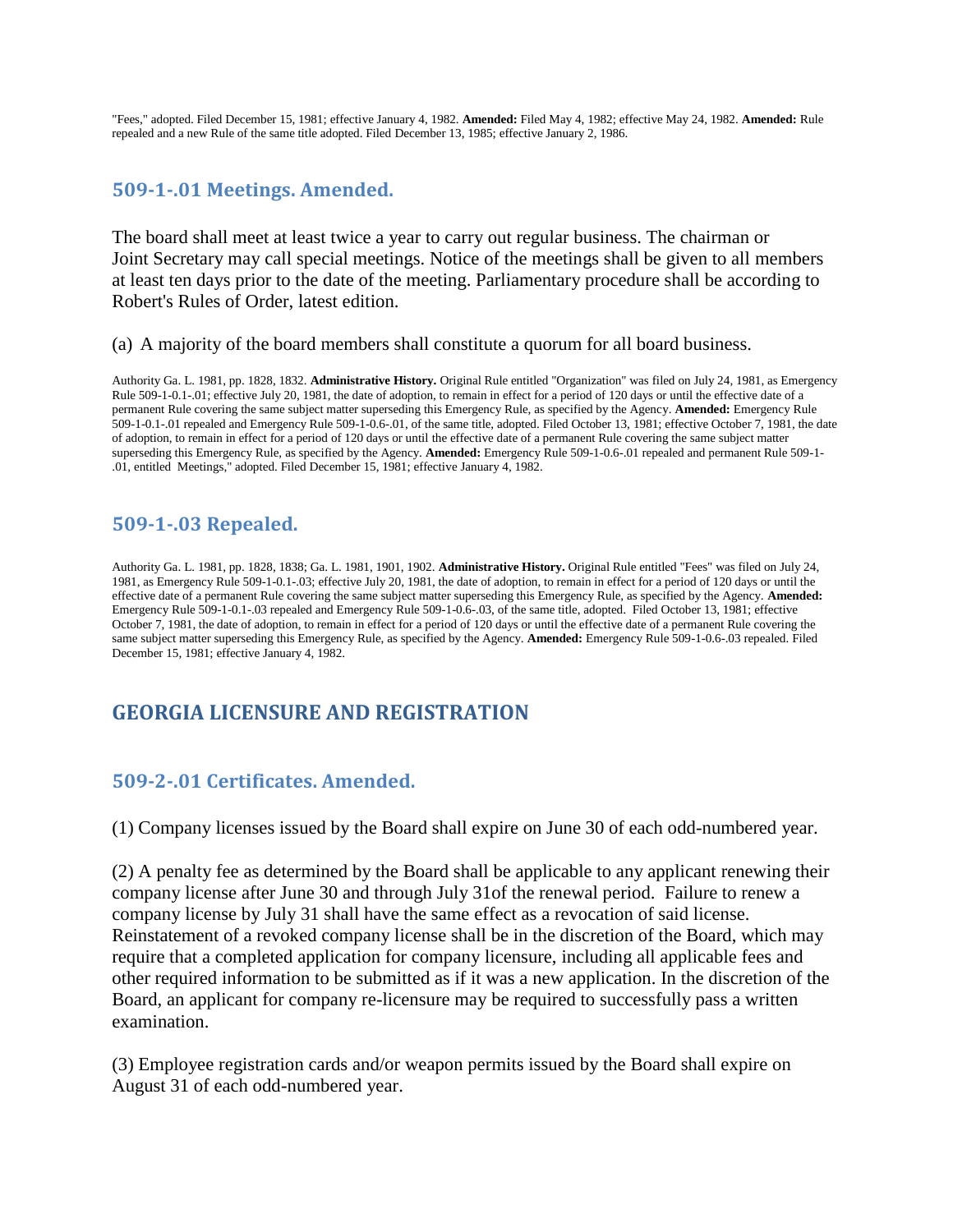(4) A penalty fee as determined by the Board shall be applicable to any employee applicant renewing their registration or weapon permit after August 31 and through September 31 of the renewal period. Failure to renew a registration or weapon permit by September 31 shall have the same effect as a revocation of said registration card or weapon permit. Reinstatement of a revoked employee registration or weapon permit shall be in the discretion of the Board, which may require that a completed application for employee registration and/or a completed application for permit to carry firearms, including all applicable fees and other required information to be submitted as if it was a new application.

Authority O.C.G.A. Secs. 43-1-4, 43-38-4, 43-38-6, 43-38-7, 43-38-10. **History.** Original Rule entitled "Certificates" adopted as ER. 509-2-0.2- .01. F. July 24, 1981; eff. July 20, 1981, the date of adoption. **Amended:** ER. 509-2-0.7-.01 of same title adopted. F. Oct. 13, 1981; eff. Oct. 7, 1981, the date of adoption. **Amended:** Permanent Rule of same title adopted. F. Dec. 15, 1981; eff. Jan. 4, 1982. **Repealed:** New Rule of same title adopted. F. Dec. 13, 1985; eff. Jan. 2, 1986. **Amended:** F. May 28, 1998; eff. June 17, 1998.

### <span id="page-4-0"></span>**509-2-.02 Qualifications.**

- (1) Any applicant for licensure to operate a private detective company must have at least two (2) years experience as a licensed private detective with a licensed detective agency or at least two (2) years experience in law enforcement with a federal, state, county, or municipal police department, or has a four (4) year degree in criminal justice or related field from an accredited university.
- (2) Any applicant for licensure to operate a security company must have at least two (2) years full-time experience as a supervisor or administrator in in-house security operations or with a licensed security agency or at least two (2) years experience in law enforcement with federal, state, county, or municipal police department, or a four (4) year degree in criminal justice or related field from an accredited university.
- (3) Two (2) years of full-time experience, as used in Rule  $509-2-02(1)$  & (2), shall mean that an individual was employed at least two (2) years and worked a minimum of 30 hours per week. Experience in law enforcement must meet the definition in O.C.G.A. 35-8-2(8), or the definition of any other state or federal agency with similar criteria.
- (4) The Board shall be responsible for adopting an examination for the licensure of applicants on behalf of private detective and private security companies. The examinations shall be designed to assess candidates' abilities to perform at an acceptable level of practice, which will not be harmful to the public health, safety or welfare.
	- (a) The contents of the examination for private detective company licensure shall reflect the scope of practice of the private detective profession, as defined in O.C.G.A. Section 43- 38-3(3), or as approved by the Board.
	- (b) The contents of the examination for private security company licensure shall reflect the scope of practice of the private security profession, as defined in O.C.G.A. Section 43- 38-3(4), of this chapter, or as approved by the Board.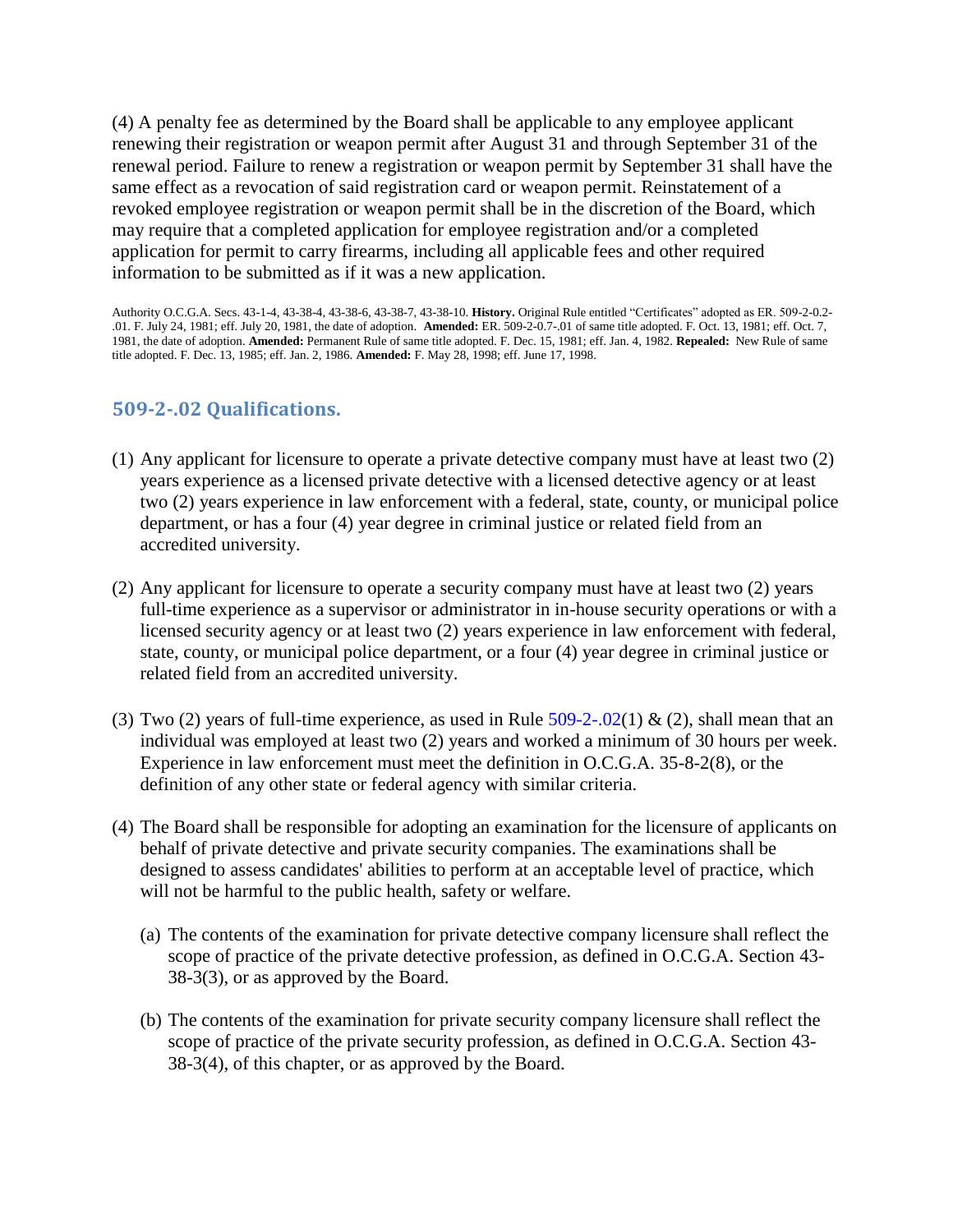- (c) The Joint-Secretary shall determine the time, location and schedule of examinations, and shall conduct such examinations according to procedures which protect examination security, and provide a fair and equitable examination administration for all candidates.
- (d) The Board will provide reasonable modification to a qualified applicant with a disability in accordance with the Americans With Disabilities Act. The request for a modification by an individual with a disability must be made in writing and received in the Board's office by the application deadline, along with appropriate documentation, as indicated in the Request for Disability Modification Guidelines.
- (e) Each candidate for licensure shall submit a completed application form and required fee no later than 45 days prior to the scheduled examination. An incomplete application will not be presented to the board for review and may be returned to the applicant for completion. Upon notification by the board off ice that an application is incomplete, the applicant must complete the application within 60 days of the notice. Failure to do so will invalidate the application and will require a new application and fee, along with all required documents.
- (f) All applications for examination must be reviewed and approved by the board prior to an examination. Applications must be submitted to the Board's office, at least, 45 days prior to the scheduled examination.
- (g) The passing level for the examination shall be determined by the Board, or a group of experts in the field as approved by the Board to review the questions on each examination.
- (h) An applicant who has failed the licensure examination may retake the examination by completing a reexamination application or submitting a written notice of request to retake the examination and the required reexamination fee to the Board's office no later than 45 days prior to the scheduled examination. The examination cannot be taken more than three times, by an applicant, without submitting a new application and appropriate fee to the Board.
- (i) An applicant scheduled for an examination who fails to appear for three (3) consecutive examinations will not be permitted thereafter to stand the examination until he has submitted a new application and fee.
- (j) The Board shall set the fee for the examinations.

Authority O.C.G.A. Secs. 43-1-2, 43-1-19, 43-1-24, 43-1-25, 43-38-3, 43-38-4, 43-38-6, 43-38-11; 42 U.S.C. Sec. 12101 et seq. **History.**  Original Rule entitled "Qualifications" adopted as ER. 509-2-0.2-.02. F. July 24, 1981; eff. July 20, 1981, the date of adoption. **Amended:** ER. 509-2-0.7-.02 of same title adopted. F. Oct. 13, 1981; eff. Oct. 7, 1981, the date of adoption. **Amended:** Permanent Rule of same title adopted. F. Dec. 15, 1981; eff. Jan. 4, 1982. **Amended:** F. Nov. 1, 1988; eff. Nov. 21, 1988. **Amended:** F. July 31, 1990; eff. Aug. 20, 1990. **Amended:** F. Sept. 29, 1993; eff. Oct. 19, 1993. **Amended:** F. Mar. 28, 1995; eff. Apr. 17, 1995. **Amended:** F. Apr. 5, 1996; eff. Apr. 25, 1996. **Amended:** F. Aug. 17, 1998; eff. Sept. 6, 1998. **Amended:** F. Oct. 1, 1998; eff. Oct. 21, 1998. **Repealed:** New Rule of same title adopted. F. Mar. 29, 2005; eff. Apr. 18, 2005.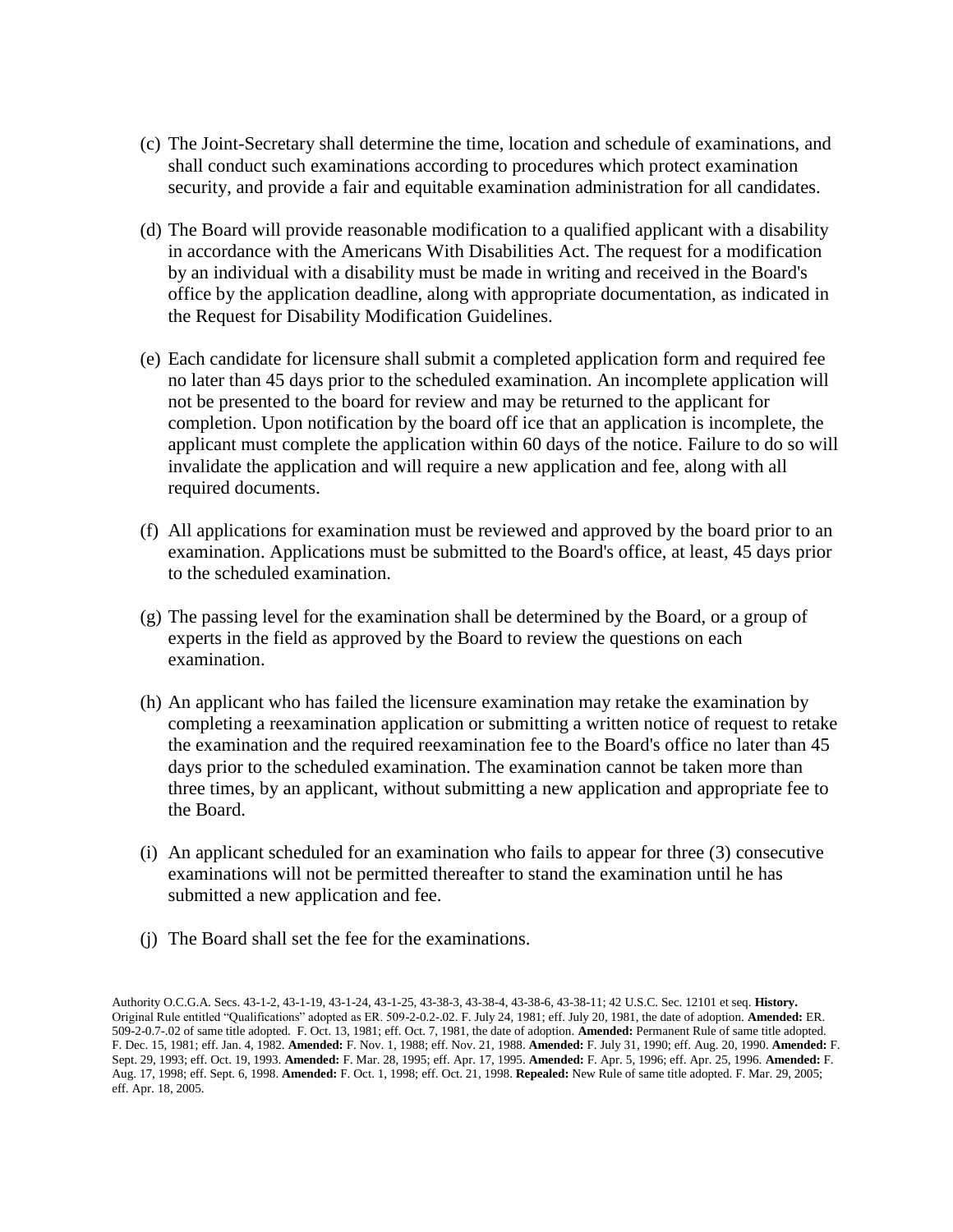### <span id="page-6-0"></span>**509-2-.03 Issuance of Licenses and Registrations.**

- (1) Any applicant for licensure who is filing the application on behalf of a firm, association, company, partnership, or corporation shall be the president or secretary of such company or corporation or a member of such firm, association, or partnership. Said officer or member shall be directly responsible for all operations and must be registered with the Board.
- (2) At any time after the receipt by the Board of all documents and fees required by law or by these rules, and after being satisfied that the applicant has the qualifications set forth by law, and has received the minimum training required by rule, the Board may issue a license or registration card, provided that reports have been received from the state and federal agencies to which the applicant's fingerprint cards have been sent. Should any statement appearing in the application or any other form submitted to the Board by the applicant be demonstrated to be untrue or false, the Board will then, at its earliest opportunity, take appropriate action against the applicant.
- (3) Upon death, resignation or termination of the license holder of the company, the chief officer of the company shall notify the Board within 10 (ten) business days of the absence of the license holder, and shall request a 180-day grace period to operate the company until a qualified license holder can be submitted to the Board for approval with a new application for company license.
- (4) Upon death, resignation or termination of a registrant the licensee (employer) shall notify the Board within 30 days of the termination of employment of any registered employee by mailing to the office of the Division Director the employee's registration and weapon permit cards.
- (5) When any registrant transfers from one employer to another, the employer must make a new application and submit the appropriate fee to the Board. Refer to the fee schedule for fee. The board may issue the registration with weapon permit to such registrant before receiving the results of the criminal background check, based upon a current registration with weapon permit with another employer.
- (6) When any registrant is employed by more than one agency simultaneously, each employer must complete application for registration on behalf of the employee. Each application must be accompanied by the appropriate fee. Refer to the fee schedule for fee. The board may issue the registration with weapon permit to such registrant before receiving the results of the criminal background check, based upon a current registration with weapon permit with another employer.

Authority O.C.G.A. Secs. 43-1-19, 43-1-25, 43-38-3, 43-38-4. **History.** Original Rule entitled "Issuance of Licenses and Registration" adopted as ER. 509-2-0.2-.03. F. July 24, 1981; eff. July 20, 1981, the date of adoption. **Amended:** ER. 509-2-0.7-.03 of same title adopted. F. Oct. 13, 1981; eff. Oct. 7, 1981, the date of adoption. **Amended:** Permanent Rule of same title adopted. F. Dec. 15, 1981; eff. Jan. 4, 1982. **Amended:** F. May 4, 1982; eff. May 24, 1982. **Amended:** F. Aug. 21, 1989; eff Sept. 10, 1989. **Repealed:** New Rule of same title adopted. F. Dec. 11, 2006; eff. Dec. 31, 2006.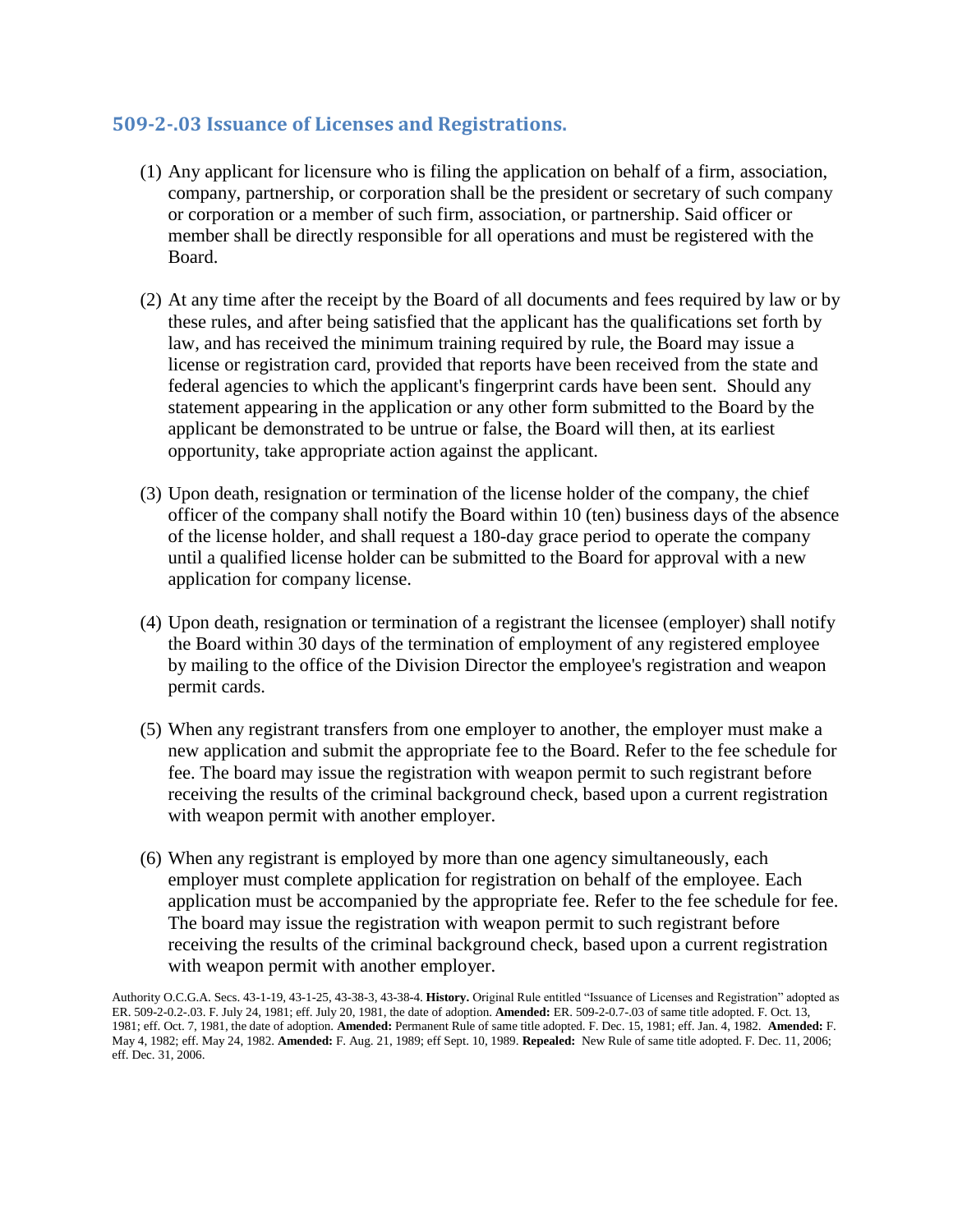### <span id="page-7-0"></span>**509-2-.04 Exposed Weapon Permit.**

- (1) A permit to carry an exposed weapon may be issued by the Board, in its discretion, upon being satisfied of the applicant's character, competency, and eligibility, if the Board has received all documents and fees required by the licensing laws of this Chapter and has received satisfactory reports on the background investigations on the applicant through the system of identification of the Georgia Bureau of Investigation (GCIC) and Federal Bureau of Investigation (NCIC). The Board, in its discretion, may approve an application for a permit to carry an exposed weapon for a post on a federal installation prior to receiving the reports on the background investigations from GCIC and NCIC, provided that the Board receives from the Federal Protection Agency an official letter of adjudication for work on a federal installation for the employee.
- (2) The Board shall be authorized to suspend any license or registration without a prior hearing, if the applicant makes a false statement in the application or has been convicted of a felony and has not had all his or her civil rights restored pursuant to law, and any weapons permit issued shall stand suspended at the same time as the suspension of the license or registration. Upon request , the licensee or registrant shall be entitled to a hearing on such matter subsequent to the suspension.

Authority O.C.G.A. Secs. 43-1-19, 43-1-24, 43-1-25, 43-38-4, 43-38-6, 43-38-7, 43-38-9 to 43-38-11, 43-38-11.1. **History.** Original Rule entitled "Weapon Permits" adopted as ER. 509-2-0.2-.04. F. July 24, 1981; eff. July 20, 1981, the date of adoption. **Amended:** ER. 509-2-0.7-.04 entitled "Exposed Weapon Permit" adopted. F. Oct. 13, 1981; eff. Oct. 7, 1981, the date of adoption. **Amended:** Permanent Rule of same title adopted. F. Dec. 15, 1981; eff. Jan. 4, 1982. **Amended:** F. Aug. 27, 1991; eff. Sept. 16, 1991. **Repealed:** New Rule of same title adopted. F. May 17, 2005; eff. June 6, 2005.

### <span id="page-7-1"></span>**509-2-.05 Concealed Weapon Permit. Amended.**

- (1) A permit to carry a firearm in a concealed manner may be issued by the Board, in its discretion, upon being satisfied of the applicant's character, competency, and eligibility, only if all of the following requirements are met:
	- (a) The application is accompanied by a sworn statement from the employer, describing the duties of the applicant and the need to carry the firearm in a concealed manner, together with detailed and complete justification for such request. Any license holder found to have intentionally misrepresented to the Board facts in support of the application for a concealed weapons permit shall be subject to disciplinary action by the Board up to and including revocation of license.
	- (b) The Board has received all documents and fees required by the licensing laws of this chapter and has received satisfactory reports on the background investigations on the applicant through the system of identification of the Georgia Bureau of Investigation (GCIC) and the Federal Bureau of Investigation (NCIC).
- (2) The Board shall be authorized to suspend any license or registration without a prior hearing, if the applicant makes a false statement in the application or has been convicted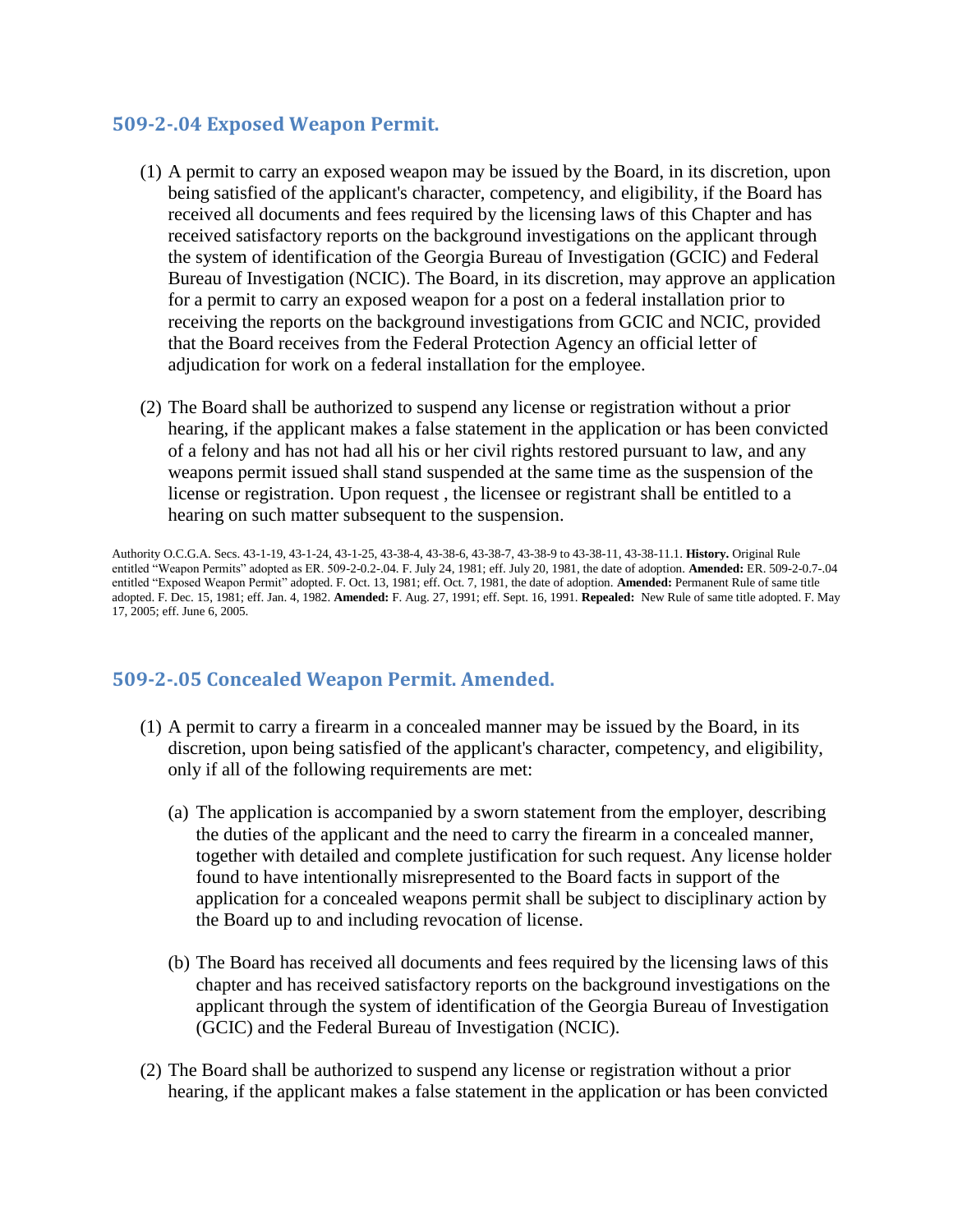of a felony and has not had all his or her civil rights restored pursuant to law, and any weapons permit issued shall stand suspended at the same time as the suspension of the license or registration. Upon request, the licensee or registrant shall be entitled to a hearing on such matter subsequent to the suspension.

Authority O.C.G.A. Secs. 43-38-4, 43-38-6, 43-38-9, 43-38-10, 43-38-11, 43-38-11.1. **History.** Original Rule entitled "Consideration of Applications" adopted as ER. 509 -2-0.2-.05. F. July 24, 1981; eff. July 20, 1981, the date of adoption. **Amended:** ER. 509-2-0.7-.05 entitled "Concealed Weapon Permit" adopted. F. Oct. 13, 1981; eff. Oct. 7, 1981, the date of adoption. **Amended:** Permanent Rule of same title adopted. F. Dec. 15, 1981; eff. Jan. 4, 1982. **Repealed:** New Rule of same title adopted. F. Feb. 8, 1982; eff. Feb. 28, 1982. **Amended:** F. Aug. 27, 1991; eff. Sept. 16, 1991.

#### <span id="page-8-0"></span>**509-2-.06 Consideration of Applications. Amended.**

- (1) In order for a non-examination application to be considered at a forthcoming Board meeting, the application, properly completed, and all supporting documentation, forms, and fees must be submitted at least 10 days prior to the scheduled Board meeting.
- (2) All documentation of experience, including verification of licensure, must be original documents or notarized copies of the original documents.

Authority O.C.G.A. Secs. 43-38-4, 43-38-6. **History.** Original Rule entitled "Consideration of Applications" adopted as ER. 509-2-0.7-.06. F. Oct. 13, 1981; eff. Oct. 7, 1981, the date of adoption. **Amended:** Permanent Rule of same title adopted. F. Dec. 15, 1981; eff. Jan. 4, 1982. **Amended:** F. Sept. 29, 1993; eff. Oct. 19, 1993.

#### <span id="page-8-1"></span>**509-2-.07 Criminal Convictions.**

- (1) Upon receipt of an application for employee registration that indicates a prior criminal record, the Board may register such employee who has previously been convicted of a misdemeanor provided that:
	- (a) The criminal record does not show evidence of disregard for the law, which may be cause for the Board to deny any application for registration and/or permit to carry firearms.
- (2) Any felony conviction may be cause for the Board to reject an application for employee registration and/or weapon permit. However, the Board may inquire into the nature of the crime, the date of conviction or plea, and other underlying facts and circumstances surrounding such criminal conviction and, in its discretion, may allow the employee to be registered.
- (3) Under no circumstances shall the Board issue an exposed or concealed weapon permit to any applicant who has been convicted of a felony without first having been provided with proof of a pardon or restoration of civil rights which specifically states the restoration of the right to carry firearms.

Authority O.C.G.A. Secs. 43-1-19, 43-1-24, 43-1-25, 43-38-4, 43-38-7, 43-38-10, 43-38-11. **History.** Original Rule entitled "Criminal Convictions" adopted. F. Dec. 13, 1985; eff. Jan. 2, 1986. **Repealed:** New Rule of same title adopted. F. Mar. 29, 2005; eff. Apr. 18, 2005.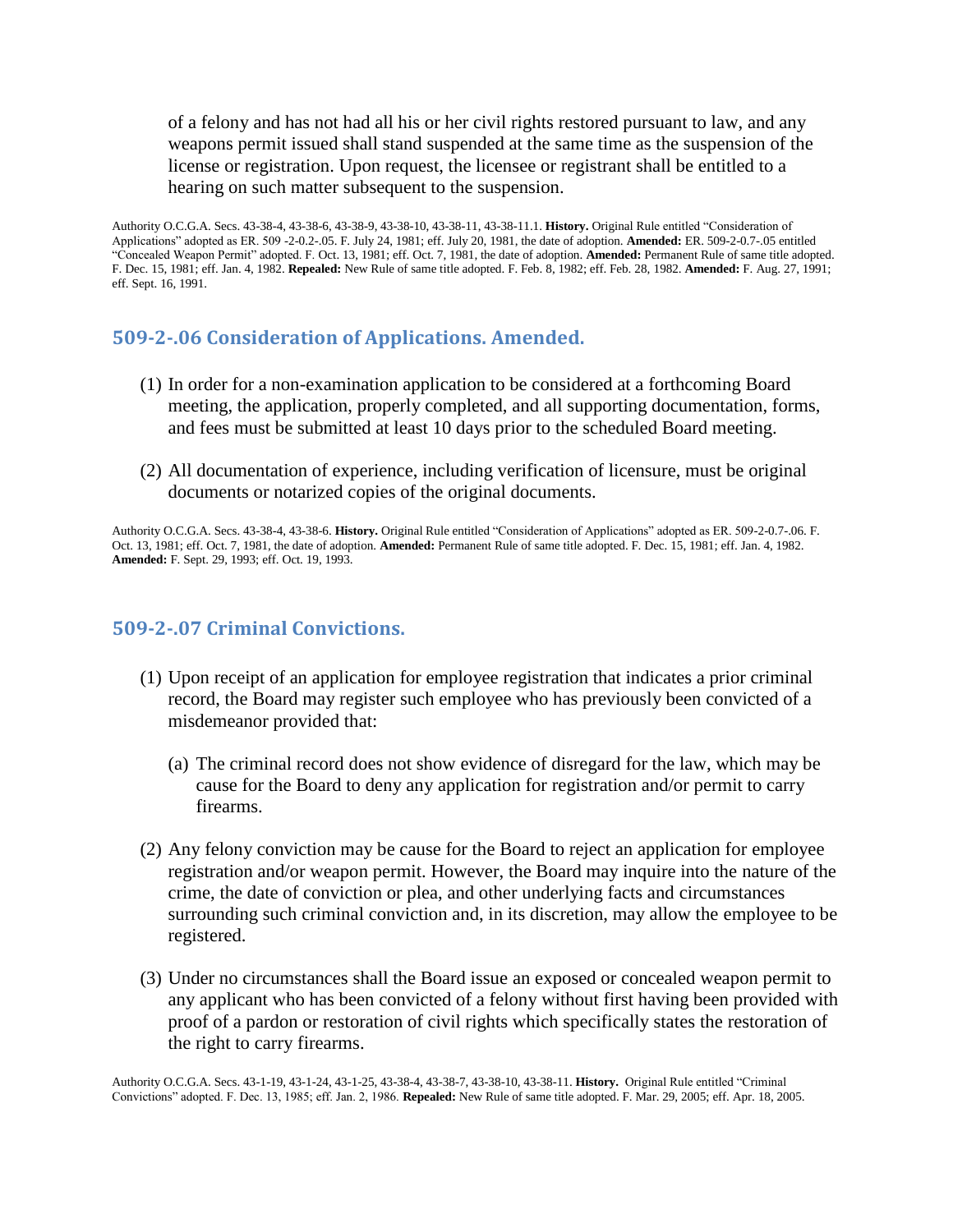### <span id="page-9-0"></span>**509-2-.08 Annual Record Checks.**

For compliance with the Armored Car Industry Reciprocity Act of 1993, affected licensees may elect to have yearly criminal background checks. Affected licensees shall request the appropriate fingerprint cards from the Board's office. It shall be the responsibility of the licensees to pay all costs involved for the criminal history check. The results of the background check must be received in the Board's office no later than December 31st annually.

<span id="page-9-1"></span>Authority O.C.G.A. Secs. 43-38-4, 43-38-9. **History.** Original Rule entitled "Annual Record Checks" adopted. F. Apr. 5, 1996; eff. Apr. 25, 1996.

### **MINIMAL ACCEPTABLE TRAINING PROGRAM LICENSES**

### <span id="page-9-2"></span>**509-3-.01 Instructors. Amended.**

Licensees and registrants shall be trained and instructed according to the training curriculum set out in this chapter, which training and instruction shall be provided by instructors certified by the Board.

- (a) Employees shall be required to complete the training within six (6) months of employment. Record of training must be maintained in the employees' files.
- (b) Temporary employees hired for special events shall receive training prior to the events. (This rule applies only to the temporary employees of persons or corporation licensed by the Board.)
- (c) The instruction provided to temporary employees shall comply with the requirements as established for the unarmed security personnel pursuant to the relevant rule of Georgia Board of private Detective and Security Agencies.

Authority Ga. L. 1981, pp. 1828, 1832, 1836, 1839; O.C.G.A. Secs. 43-38-4, 43-38-6. **History.** Original Rule entitled "Unarmed Guards and Watchmen" was filed as Emergency Rule 509-3-0.3-.01 on July 24, 1981; effective July 20, 1981, the date of adoption, to remain in effect for a period of 120 days or until the effective date of a permanent Rule covering the same subject matter superseding this Emergency Rule, as specified by the Agency. **Amended:** Emergency Rule 509-3-0.3-.01 repealed and Emergency Rule 509-3-0.8-.01 entitled "Instructors," adopted. Filed October 13, 1981; effective October 7, 1981, the date of adoption, to remain in effect for a period of 120 days or until the effective date of a permanent Rule covering the same subject matter superseding this Emergency Rule, as specified by the Agency. **Amended:** Emergency Rule 509-3-0.8-.01 repealed and permanent Rule of the same title, adopted. Filed December 15, 1981; effective January 4, 1982. **Amended:** F. Mar. 27, 1990; eff. Apr. 16, 1990. **Amended:** F. Nov. 7, 1991; eff. Nov. 27, 1991. **Amended:** F. Aug. 17, 1998; eff. Sept. 6, 1998.

#### <span id="page-9-3"></span>**509-3-.02 Basic Training Curriculum for Security Officers.**

Effective September 1, 2007, a minimum of 24 hours of classroom instruction is required in a basic training program that includes, but is not limited to, the following: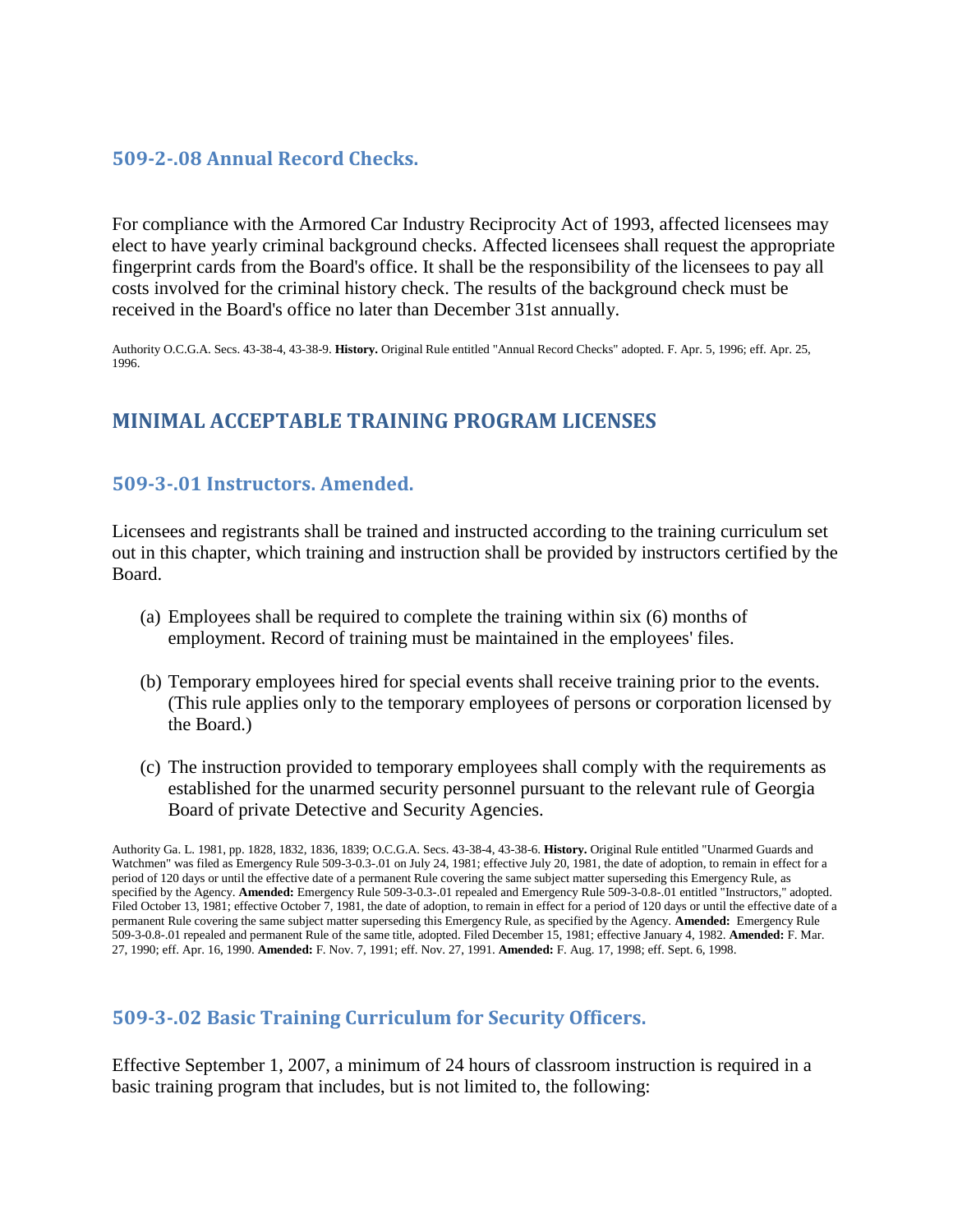(1) Role of Private Security

- (a) Crime Awareness and Prevention
- (b) Private Security and the Criminal Justice System
- (c) Ethics and Professionalism
- (2) Legal Aspects
	- (a) Principal Misdemeanors and Felonies
	- (b) Overview of Title 43-38 as it relates to the Security Profession
	- (c) Overview of Board Rules 509 et al
	- (d) Arrest and Proper Use of Force

(e) Liability

- (f) Courtroom testimony
- (3) Patrol and Observation
	- (a) Patrol techniques
	- (b) Information gathering
	- (c) Crimes in progress
	- (d) Officer Safety
	- (e) Note taking and Report Writing

#### (4) Incident Response

- (a) Responding to Emergencies
- (b) Crowd control and evacuation
- (c) Fire control and Prevention
- (d) Hazardous Materials
- (e) Bomb Threats and Terrorism

#### (5) Security Resources

- (a) CCTV Operation and Video Documentation
- (b) Alarm systems
- (c) Access Control
- (d) Electronic Article Surveillance
- (6) Customer Service Issues
	- (a) Public relations
	- (b) Interpersonal Communications
	- (7) First Aid Overview

Authority O.C.G.A. Secs. 43-1-19, 43-1-24, 43-1-25, 43-38-4, 43-38-6, 43-38-7, 43-38.7.1, 43-38-10, 43-38-10.1, 43-38-11. **History.** Original Rule entitled "Armed Guards and Watchmen" was filed as Emergency Rule 509-3-0.3-.02 on July 24, 1981; effective July 20, 1981, the date of adoption, to remain in effect for a period of 120 days or until the effective date of a permanent Rule covering the same subject matter superseding this Emergency Rule, as specified by the Agency. **Amended:** Emergency Rule 509-3-0.3-.02 repealed and Emergency Rule 509-3-0.8-.02, entitled "Unarmed Guards and Watchmen" adopted. Filed October 13, 1981; effective October 7, 1981, the date of adoption, to remain in effect for a period of 120 days or until the effective date of a permanent Rule covering the same subject matter superseding this Emergency Rule, as specified by the Agency. **Amended:** Emergency Rule 509-3-0.8-.02 repealed and permanent Rule, of the same title, adopted. Filed December 15, 1981; effective January 4, 1982. **Amended:** February 8, 1982; effective February 28, 1982. **Repealed:** New Rule entitled "Basic Training Curriculum for Security Officers" adopted. F. Dec. 11, 2006; eff. Dec. 31, 2006.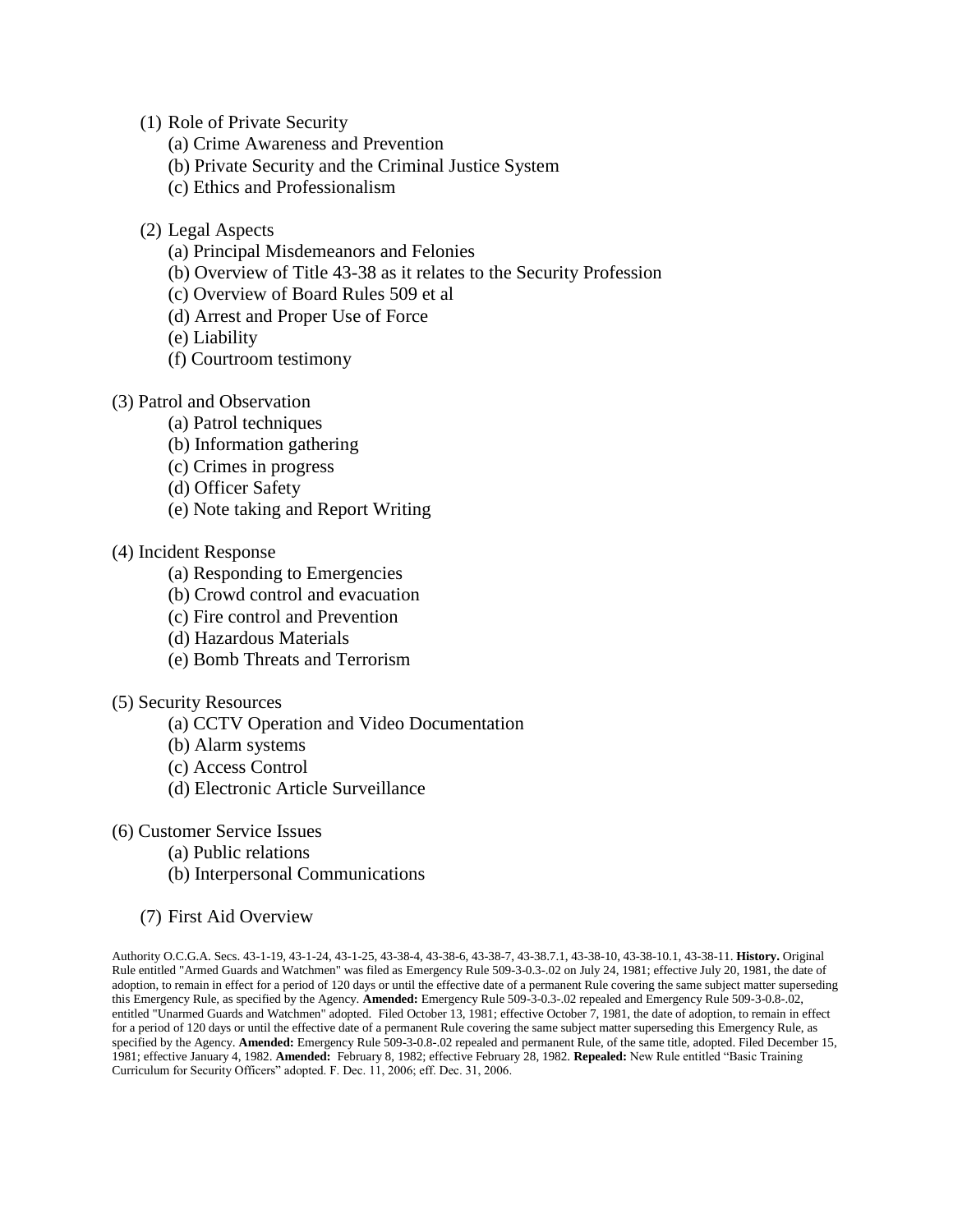### <span id="page-11-0"></span>**509-3-.03 Armed Security Officers.**

(These are employees performing the functions of armed private security personnel). In addition to the 24-hour basic training curriculum as set out in Rule 509-3-.02, these personnel must satisfy the requirements set forth in 509-3-.10.

Authority O.C.G.A. Secs. 43-1-19, 43-1-24, 43-1-25, 43-38-4, 43-38-6, 43-38-7, 43-38-10, 43-38-10.1, 43-38-11, 43-38-11.1. **History.** Original Rule entitled "In-House Investigative Personnel" was filed as Emergency Rule 509-3-0.3-.03 on July 24, 1981; effective July 20, 1981, the date of adoption, to remain in effect for a period of 120 days or until the effective date of a permanent Rule covering the same subject matter superseding this Emergency Rule, as specified by the Agency. **Amended:** Emergency Rule 509-3-0.3-.03 repealed and Emergency Rule 509-3-0.8-.03, entitled "Armed Guards and Watchmen" adopted. Filed October 13, 1981; effective October 7, 1981, the date of adoption, to remain in effect for a period of 120 days or until the effective date of a permanent Rule covering the same subject matter superseding this Emergency Rule, as specified by the Agency. **Amended:** Emergency Rule 509-3-0.8-.03 repealed and permanent Rule, of the same title, adopted. Filed December 15, 1981; effective January 4, 1982. **Repealed:** New Rule entitled "Armed Security Officers" adopted. F. Dec. 11, 2006; eff. Dec. 31, 2006.

#### <span id="page-11-1"></span>**509-3-.04 Reserved.**

Authority O.C.G.A. Secs. 43-1-19, 43-1-25, 43-38-3, 43-38-4, 43-38-10.1. **History.** Original Rule entitled "Unarmed Private Detective Personnel" adopted as ER. 509-3-0.3-.04. F. July 24, 1981; eff. July 20, 1981, the date of adoption. **Amended:** ER. 509-3-0.8-.04 entitled "In-House Investigative Personnel" adopted. F. Oct. 13, 1981; eff. Oct. 7, 1981, the date of adoption. **Amended:** Permanent Rule of same title adopted. F. Dec. 15, 1981; eff. Jan. 4, 1982. **Repealed:** New Rule of same title adopted. F. Apr. 5, 2002; eff. Apr. 25, 2002. **Repealed:** Rule reserved. F. Dec. 12, 2006; eff. Jan. 1, 2007.

#### <span id="page-11-2"></span>**509-3-.05 Reserved.**

Authority O.C.G.A. Secs. 43-1-19, 43-1-25, 43-38-3, 43-38-4, 43-38-10.1. **History.** Original Rule entitled "Conceal-Armed Private Detective Personnel" adopted as ER. 509-3-0.3-.05. F. July 24, 1981; eff. July 20, 1981, the date of adoption. **Amended:** ER. 509-3-0.8-.05 entitled "Unarmed Private Detective Personnel" adopted. F. Oct. 13, 1981; eff. Oct. 7, 1981, the date of adoption. **Amended:** Permanent Rule of same title adopted. F. Dec. 15, 1981; eff. Jan. 4, 1982. **Repealed:** New Rule of same title adopted. F. Apr. 5, 2002; eff. Apr. 25, 2002. **Repealed:** Rule reserved. F. Dec. 12, 2006; eff. Jan. 1, 2007.

#### <span id="page-11-3"></span>**509-3-.06 Basic Training Requirements for Private Detectives.**

- (1) A minimum of seventy hours of classroom instruction is required in a basic training program for private detective license holders and registered private detective employees consisting of the following:
	- (a) one hour of instruction in Registration and Orientation: introduction of officials and trainees, statement of procedures, rules and regulations governing the classes, filling in of personnel data and official records;
	- (b) two hours of instruction in the history of law enforcement and the private investigations industry, and a discussion of crime and security in the United States;
	- (c) two hours of instruction on ethics;
	- (d) two hours of instruction on the types of investigations undertaken by the private detective investigator;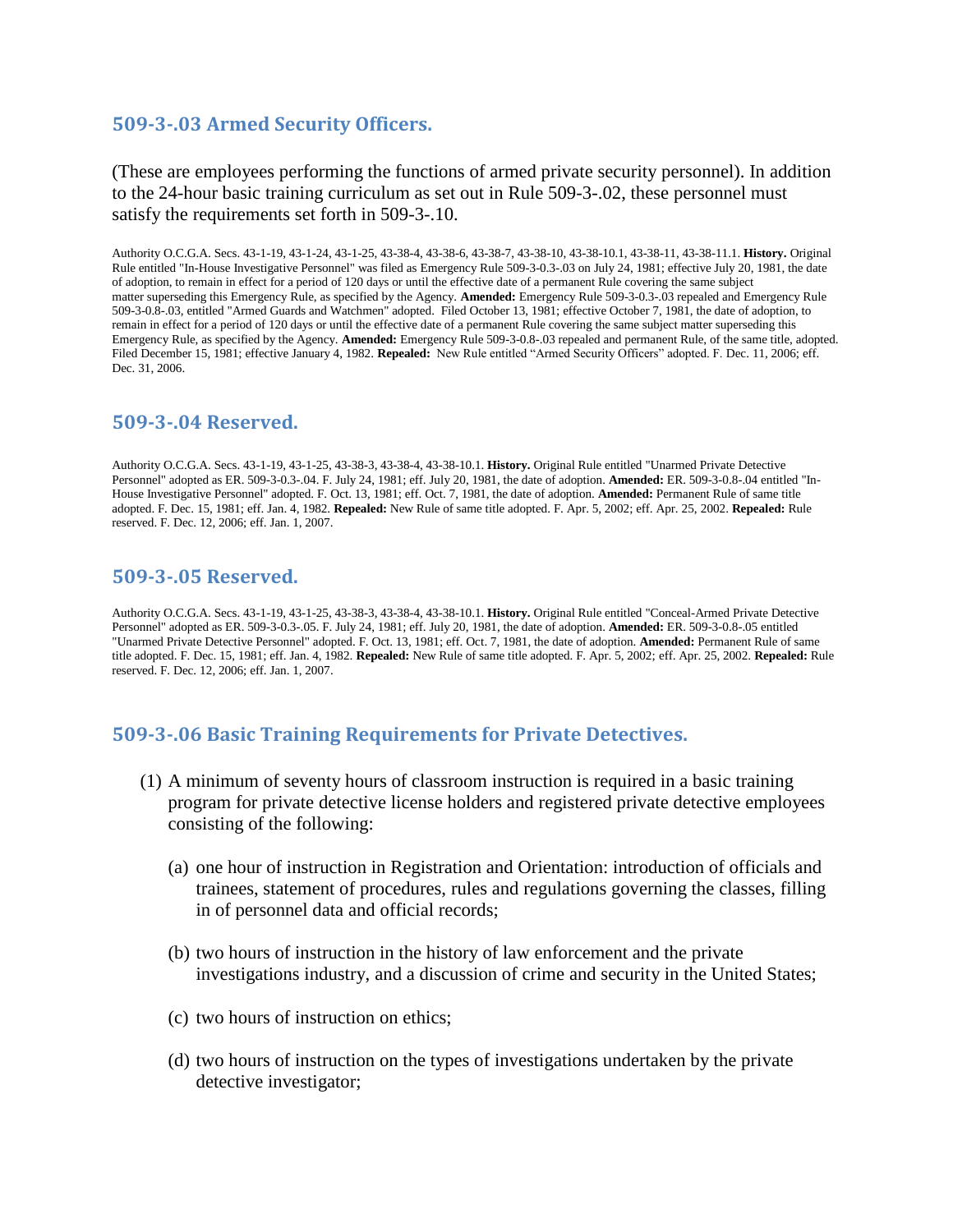- (e) four hours of instruction in Principal Georgia Misdemeanors and Felonies; our most often used laws and the elements necessary for establishing a crime, jurisdiction, venue, and Georgia criminal procedure;
- (f) four hours of instruction in Laws of Arrest: deals with the legal authority to make arrests, due process, as well as constitutional guarantees;
- (g) two hours of instruction in Search and Seizure: laws rules and methods of lawful search and seizure;
- (h) two hours of instruction in crime scene investigation searches and scientific aids: laboratories, documenting examiners, polygraph, latent fingerprinting, various fluorescent powders, etc.;
- (i) two hours of instruction in Interviewing Suspects and Witnesses: how to conduct a successful interview, qualifications and preparation necessary, kinesic and cognitive interview techniques;
- (j) two hours of instruction in process serving: civil suits, subpoenas, state courts, superior courts, and magistrate courts;
- (k) four hours of instruction in sources of information, database searches and use of information brokers;
- (l) eight hours of instruction in surveillance: a course designed to teach the proper methods of surveillance and its importance in modern police functions, to include instruction in the Georgia eavesdropping law;
- (m)two hours of instruction in basic videography and photography methods;
- (n) two hours of instruction in proper note taking and recording of pertinent information;
- (o) four hours of instruction in case management and report writing, discussion of report formats and content of reports, reducing verbal statements to writing and common mistakes in investigative report writing;
- (p) two hours of instruction in the rules of evidence: a history of trial methods and procedures, as well as instruction in the fundamental concepts of evidence;
- (q) four hours of instruction in courtroom testimony;
- (r) four hours of instruction in court records research;
- (s) two hours of instruction in criminal defense investigations;
- (t) two hours of instruction in undercover investigations;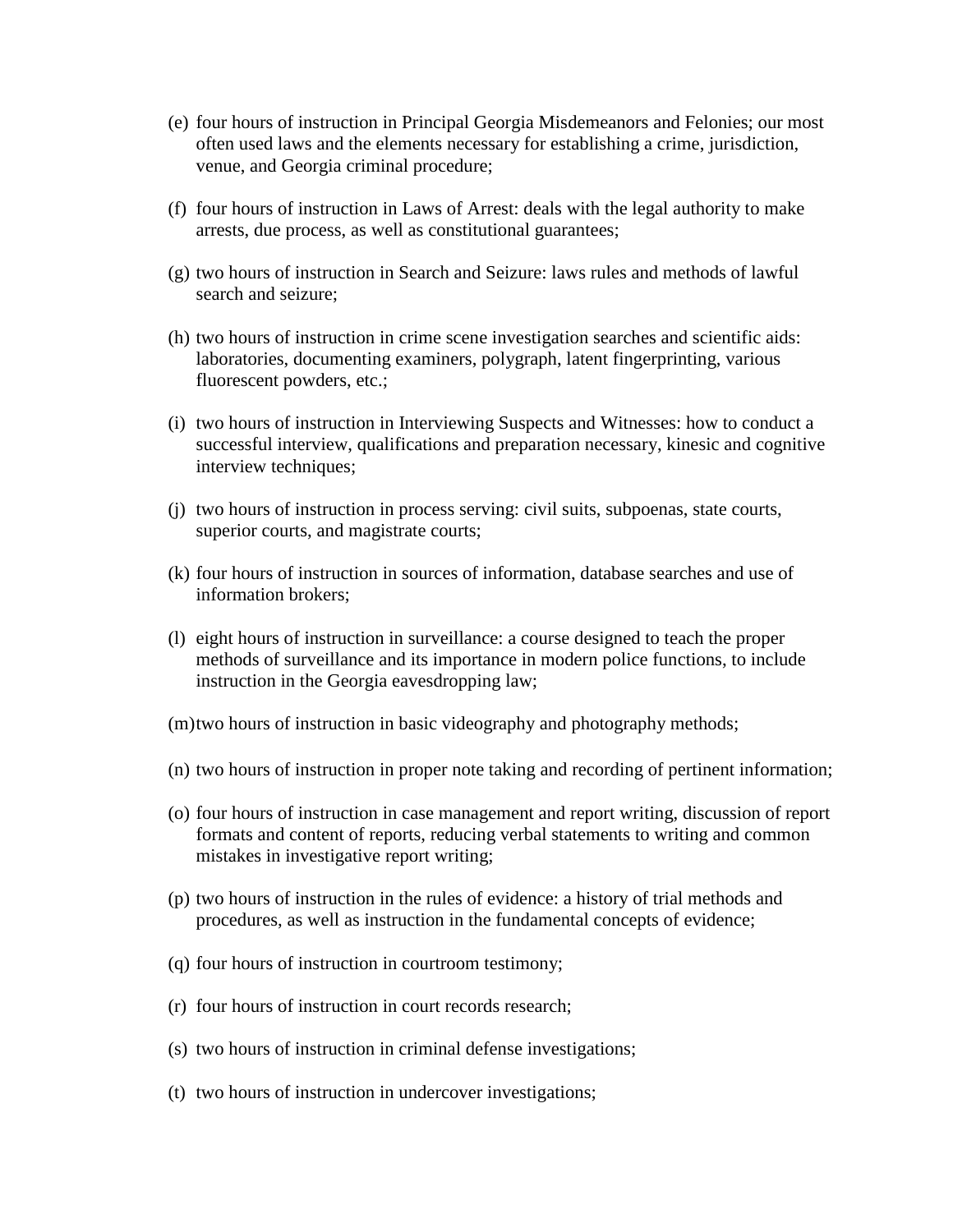- (u) two hours of instruction on domestic investigations;
- (v) two hours of instruction on insurance fraud investigations;
- (w)two hours of instruction on white collar crime investigations to include retail fraud loss prevention, and computer crime investigations;
- (x) two hours of instruction on executive protection services;
- (y) two hours of instruction in proper business practices to include, but not limited to, contracts, reports, invoices, and client relations;
- (z) a two hour examination should be given at the completion of the course covering all subjects, a passing grade being one of the requirements for qualification. (These records shall be subject to inspection, upon request by the Board or its representative.)
- (2) In addition to the requirements in paragraph (1), all private detective license holders and registered private detective employees who will be authorized to carry a handgun must complete the applicable firearms training curriculum as set forth in Board Rules 509-3- .08 and/or 509-3-.10.

Authority O.C.G.A. Secs. 43-1-19, 43-1-24, 43-1-25, 43-38-4, 43-38-6, 43-38-7, 43-38-10, 43-38-10.1, 43-38-11, 43-38-11.1. **History.** Original Rule entitled "Concealed-Armed Private Detective Personnel" was filed as Emergency Rule 509-3-0.8-.06 on October 13, 1981; effective October 7, 1981, the date of adoption, to remain in effect for a period of 120 days or until the effective date of a permanent Rule covering the same subject matter superseding this Emergency Rule, as specified by the Agency. **Amended:** Emergency Rule 509-3-0.8-.06 repealed and permanent Rule of same title adopted. Filed December 15, 1981; effective January 4, 1982. **Repealed:** New Rule of same title adopted. F. Apr. 5, 2002; eff. Apr 25, 2002. **Repealed:** New Rule entitled "Basic Training Requirements for Private Detectives" adopted. F. Dec. 12, 2006; eff. Jan. 1, 2007.

#### <span id="page-13-0"></span>**509-3-.07 Certification of Instructors.**

- (1) Firearms and classroom training instructors must complete application for certification on form provided by the Board. Classroom training instructors shall submit a resume and a course outline with application.
- (2) Qualifications. Any applicant for certification as an instructor must meet one of the following qualifications:
	- (a) Minimum four years supervisory experience with a contract or industrial security organization;
	- (b) Minimum four years experience with a law enforcement agency;
	- (c) Any other experience or education comparable to (a) or (b) above which may qualify applicant for certification upon the discretion of the Board.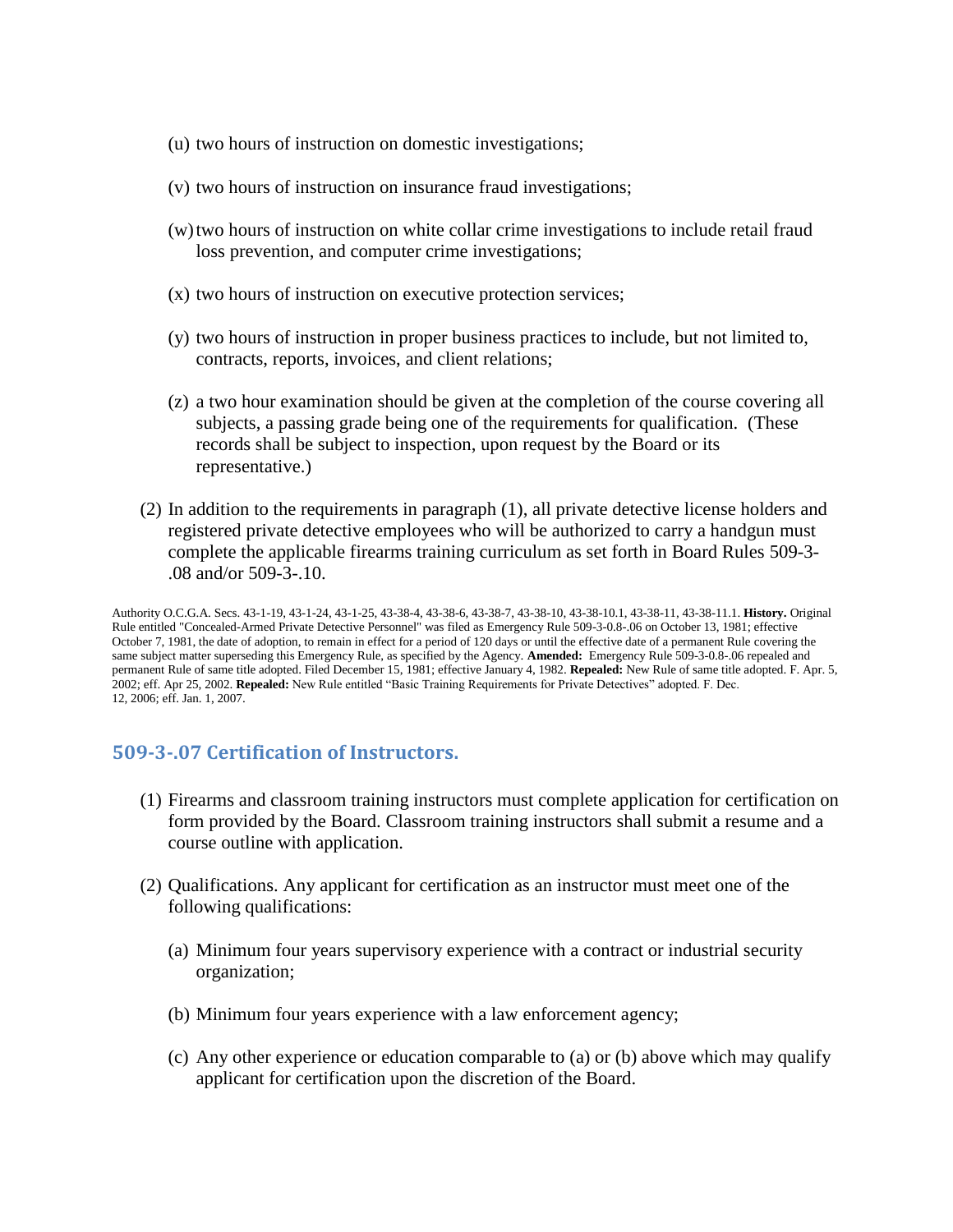- (3) A non-refundable fee shall be submitted with the application for certification as a training instructor. Refer to the fee schedule for the appropriate fee.
- (4) All applicants for certification shall submit to the board appropriate notarized documentation and qualifications verifying that such instructor is qualified to teach the basic curriculum as outlined in these rules along with the application. Such documentation shall include but not be limited to the following:
	- (a) education;
	- (b) previous courses taught;
	- (c) work experience.
- (5) Any licensee who contracts for or has training provided through other means shall so indicate on the application for company license.
- (6) Effective June 30, 1993, firearms and classroom training instructors must be recertified every two years. A penalty fee will be imposed on any instructor renewing between July 1 and July 31 of the year of re-certification. A new application for certification will be required after July 31 of the year of re-certification.

Authority O.C.G.A. Secs. 43-1-4, 43-1-19, 43-1-24, 43-1-25, 43-38-4, 43-38-10.1, 43-38-11. **History.** Original Rule entitled "Certification of Instructors" adopted as ER. 509-3-0.8-.07. F. Oct. 13, 1981; eff. Oct. 7, 1981, the date of adoption. **Amended:** Permanent Rule of same title adopted. F. Dec. 15, 1981; eff. Jan. 4, 1982. **Amended:** F. Aug. 27, 1991; eff. Sept. 16, 1991. **Amended:** F. Aug. 10, 1992; eff. Aug. 30, 1992. **Repealed:** New Rule of same title adopted. F. Apr. 5, 2002; eff. Apr. 25, 2002. **Repealed:** New Rule of same title adopted. F. Mar. 29, 2005; eff. Apr. 18, 2005.

### <span id="page-14-0"></span>**509-3-.08 Shotgun Training.**

- (1) Instructors shall qualify personnel authorized to carry a shotgun according to a course of fire acceptable to the Board. A minimum passing score of 80% must be achieved on the firing range, proctored by a firearms instructor licensed by the Board. All armed personnel must comply with the requirements of Board Rule 509-4-.01.
- (2) All agencies using 12 gauge riot-type shotgun, or other type shotgun approved by the Board, shall provide training to personnel authorized to carry a shotgun according to the curriculum approved by the Board prior to issuance of weapons. A minimum of two hours of additional classroom training is required in a basic shotgun training program as follows:
	- (a) History of Shotgun 15 minutes
	- (b) The Modern Shotgun 15 minutes
		- 1. General Description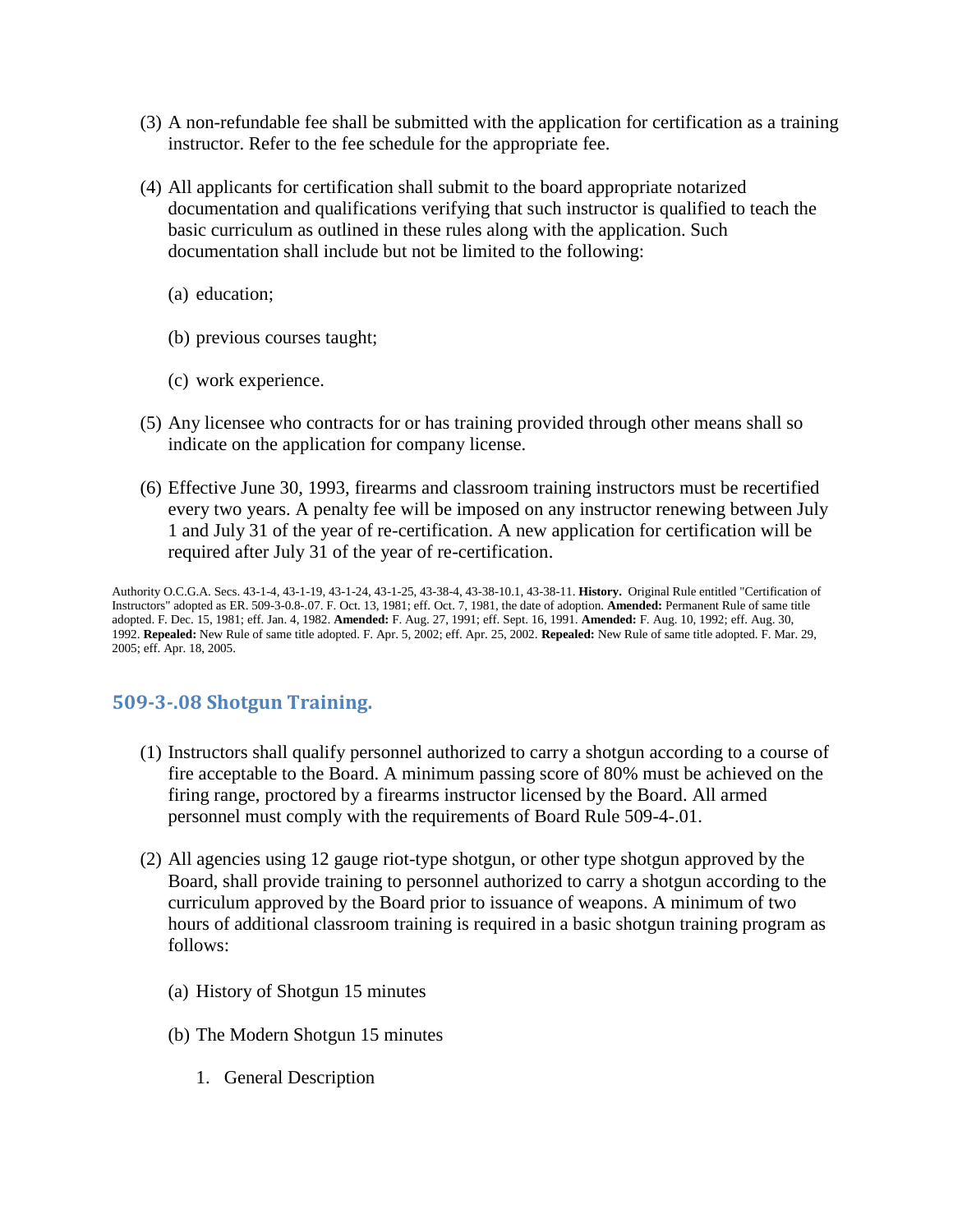- (i) The Pump Shotgun (Slide Action)
- (ii) The Automatic Shotgun (Self Loader)
- (c) The Police Shotgun 15 minutes
	- 1. Shotgun Parts (i) Stock (ii) The Shotgun Action (I) The Self-Loader (II) Slide Action (iii) Barrels (I) Length (II) Bore Size
	-
- (d) Shotgun Ammunition 15 minutes

(III) Choke

- 1. Components of the Shotshell
	- (i) Shot sizes, description of
	- (ii) Penetration
- (iii) Spread
- (d) Why the Shotgun is used 15 minutes
- (f) Shooting Position and Techniques 30 minutes
	- 1. Standing Position
	- 2. Kneeling Position
	- 3. Sitting Position
	- 4. Prone Position
	- 5. Skip Firing
- (g) Safety 15 minutes
	- 1. Carrying or holding the Shotgun
	- 2. Safety in the Automobile

Authority O.C.G.A. Secs. 43-1-4, 43-1-19, 43-1-24, 43-1-25, 43-38-4, 43-38-10, 43-38-10.1, 43-38-11. **History.** Original Rule entitled "Firearms Training" adopted as ER. 509-2-0.8-.08. F. Oct. 13, 1981; eff. Oct. 7, 1981, the date of adoption. **Amended:** Permanent Rule of same title adopted. F. Dec. 15, 1981; eff. Jan. 4, 1982. **Amended:** F. Feb. 8, 1982; eff. Feb. 28, 1982. **Amended:** F. Jan. 23, 1985; eff. Feb. 12, 1985. **Amended:** F. Jan. 29, 1990; eff. Feb. 18, 1990. **Repealed:** New Rule of same title adopted. F. Mar. 29, 2005; eff. Apr. 18, 2005. **Repealed:** New Rule entitled "Shotgun Training" adopted. F. Dec. 12, 2006; eff. Jan. 1, 2007.

#### <span id="page-15-0"></span>**509-3-.09 Annual Training.**

For compliance with the Armored Car Industry Reciprocity Act of 1993, affected licensees may elect to receive annual classroom and range training in weapons safety and marksmanship. This training must be provided by a qualified training instructor. Written confirmation of the licensee's compliance with the annual training requirements must be submitted to the Board for each affected individual no later than December 31st annually.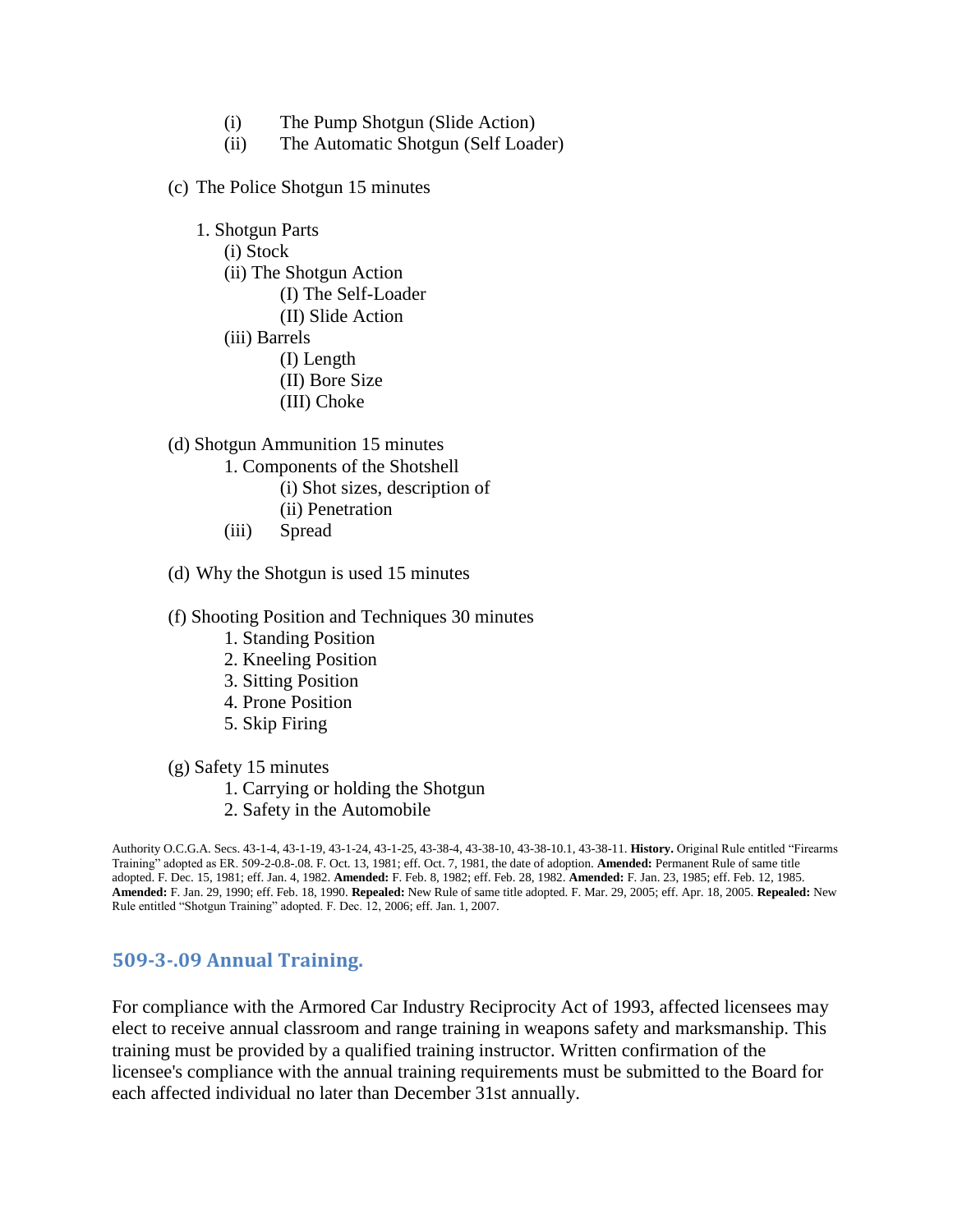Authority O.C.G.A. Secs. 43-38-4, 43-38-10.1. **History.** Original Rule entitled "Annual Training" adopted. F. Apr. 5, 1996; eff. Apr. 25, 1996.

### <span id="page-16-0"></span>**509-3-.10 Firearm Training Curriculum for Handguns.**

- (1) This curriculum is intended to meet the minimum requirements of the Georgia Board of Private Detective and Security Agencies. A minimum passing score of 80% must be achieved on a written exam addressing the topics listed below in subparagraphs (a), (b), (1) (i), (1) (ii), (1) (iii), and (c), proctored by a firearms instructor licensed by the Board. A minimum passing score of 80% must be achieved on the firing range, proctored by a firearms instructor licensed by the Board. All armed personnel must comply with the requirements of Board Rule 509-4-.01.
- (2) The holders of weapon permits must qualify with the same type weapon carried. A minimum of 144 rounds of ammunition must be fired as practice and two (2) strings of 48 rounds with the highest score to be used for qualification. A minimum of 15 hours of instruction is required for the firearm training curriculum for handguns, administered by an instructor who is licensed by the Board, consisting of the following:
	- (a) One (1) hour of instruction in the use of deadly force. The instruction shall include Georgia Laws 16-3-21 & 17-4-20, Official Code of Georgia Annotated;
	- (b) Two (2) hours of instruction in liability issues. The instruction shall include Georgia Laws 16-1-3(5), 16-1-3(6), Title 42, USC Sec. 1983;
		- 1. Issues to be covered shall include three (3) situations which justify use of deadly force. Three (3) situations are as follows:
			- (i) Defense of self from great bodily harm of death;
			- (ii) Defense of a third person from great bodily harm of death; and
		- (iv) To prevent the commission of a forcible felony.
	- (c) One hour of instruction in ballistics to include selecting the proper ammunition and factors that affect trajectory, over-penetration and ricochet;
	- (d) Three hours of instruction in types of handguns. This instruction shall include the following:
		- 1. Nomenclature;
		- 2. Selection of a handgun;
		- 3. Selection of proper ammunition;
		- 4. Care and cleaning of a handgun;
		- 5. Proper techniques for storage, loading and unloading a handgun;
		- 6. Selection of the proper holster and equipment for your weapon;
		- 7. Weapon retention techniques.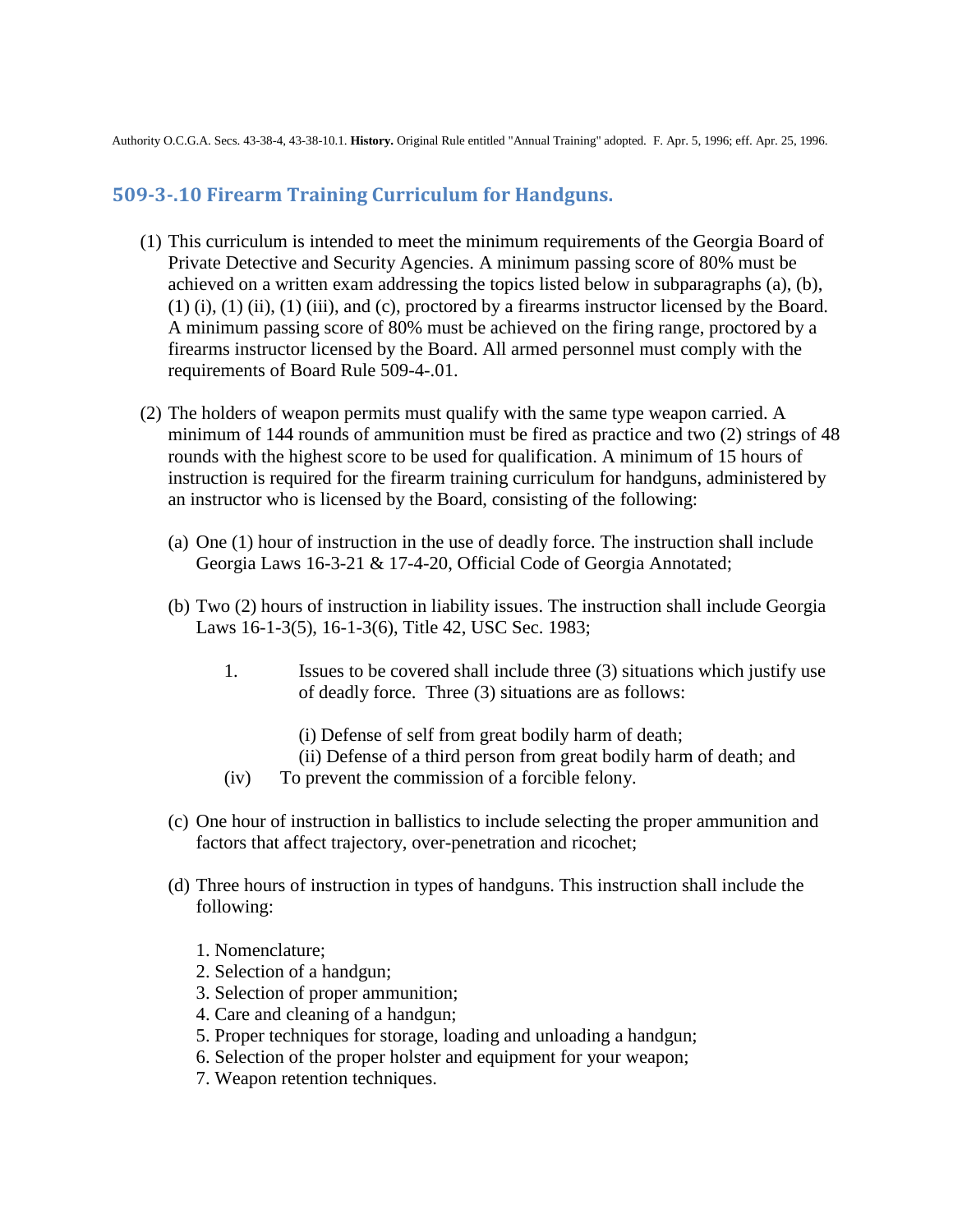- (e) Eight (8) hours of instruction in firearm range qualifications. This instruction shall include the following:
	- 1. Proper stance;
	- 2. Proper grip and draw;
	- 3. Sight alignment, sight picture, and trigger control;
	- 4. Firearm range safety;
	- 5. Range procedures and rules of conduct;
	- 6. Course of fire as set by instructor to include, but not limited to, the following: Distance Rounds
		- 3 Yards 24
		- 7 Yards 18
		- 15 Yards 6

Authority O.C.G.A. Secs. 43-1-19, 43-1-24, 43-1-25, 43-38-4, 43-38-6, 43-38-7, 43-38-10, 43-38-10.1, 43-38-11. **History.** Original Rule entitled "Firearm Training Curriculum for Revolvers" adopted. F. May 28, 1998; eff. June 17, 1998. **Repealed:** New Rule entitled "Firearm Training Curriculum for Handguns" adopted. F. May 17, 2005; eff. June 6, 2005. **Repealed:** New Rule of same title adopted. F. Dec. 12, 2006; eff. Jan. 1, 2007.

### <span id="page-17-0"></span>**509-3-.11 Firearm Training Curriculum for Semi -Automatic Pistols.**

- (1) This curriculum is intended to meet the minimum requirements of the Georgia Board of Private Detective And Security Agency. A passing score of 70% must be achieved.
- (2) The holders of weapon permits must qualify with the same type weapon carried. A minimum of 144 rounds of ammunition must be fired as practice and two (2) strings of 48 rounds with the highest score to be used for qualification. A minimum of 16 hours of instruction is required for the firearm training curriculum for semi-automatic pistols consisting of the following:
	- (a) One (1) hour of instruction in the use of deadly force to include Georgia Laws 16-3- 21 & 17-4-20, Official Code of Georgia Annotated;
	- (b) Two (2) hours of instruction in liability issues, which shall include Georgia Laws 16- 1-3(5), 16-1-3(6), Title 42, USC Sec. 1983;
- (1) Issues to be covered shall include three (3) situations which justify use of deadly force. Three (3) situations are as follows:
	- (i) Defense of self from greatly bodily harm or death;
	- (ii) Defense of a third person from great bodily harm or death; and
	- (v) To prevent the commission of a forcible felony;
	- (c) One hour of instruction in ballistics to include selecting the proper ammunition and factors that affect trajectory;
	- (d) One (1) hour of instruction in the history and development of the semi-automatic pistol;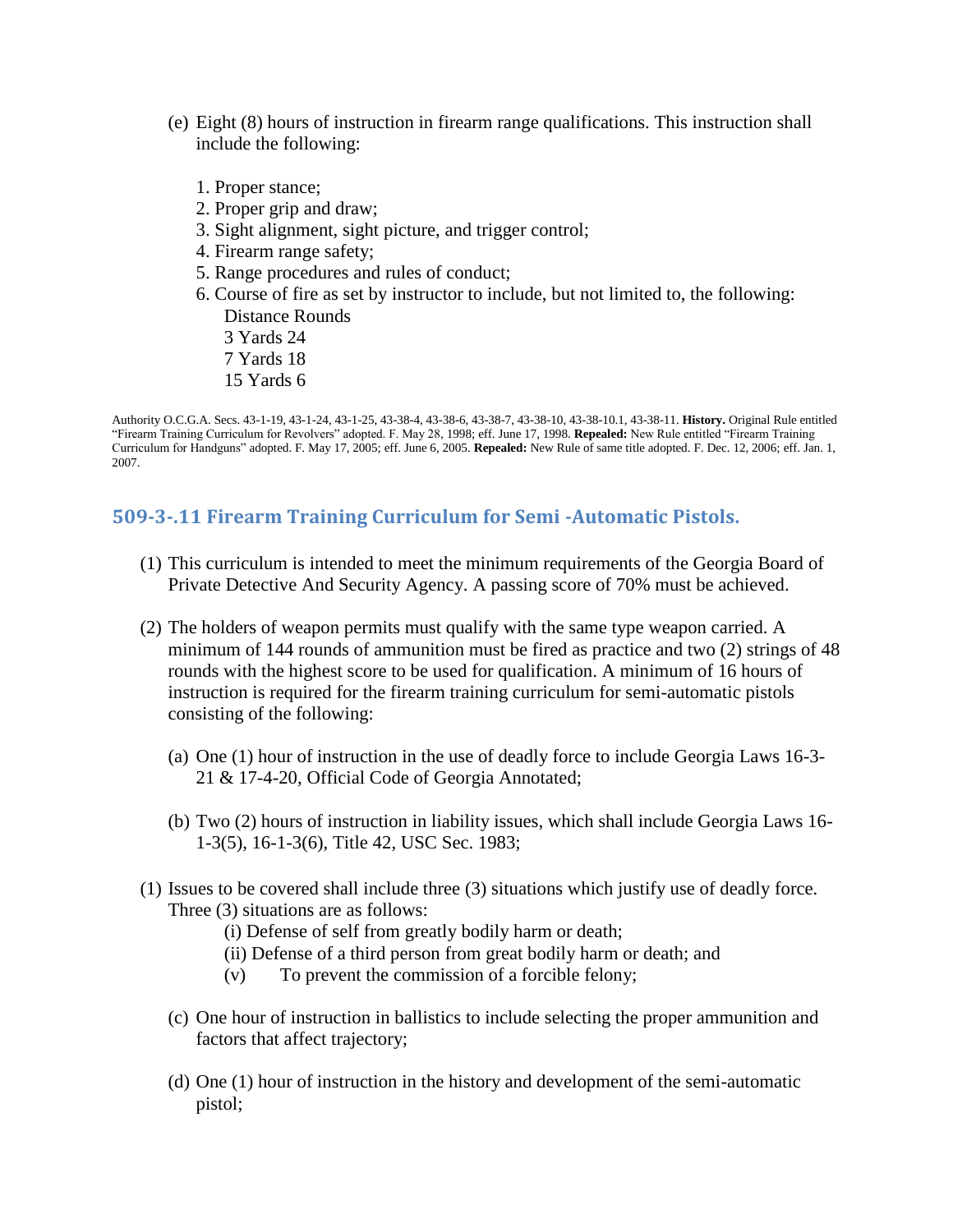- (e) Two (2) hours of instruction in safety and functional operation of the semi-automatic pistol including, but not limited to the following:
	- (1) Operational safety; (2) Proper loading and unloading; (3) Mechanical safety; (4) Magazine removal; and (5) Locking and unlocking the slide;
- (f) One (1) hour of instruction in malfunctions-causes and methods for clearing semiautomatic pistols. The instructor shall include the four basic failures or malfunctions that could occur, which are as follows:
	- (1) Failure to feed;
	- (2) Failure to fire;
	- (3) Failure to extract (double feed); and
	- (4) Failure to eject (smoke stack/stove pipe);
- (g) Eight (8) hours of instruction in firearm range qualifications. The instruction shall include the following:

#### (1) Proper stance;

- (2) Proper grip and draw;
- (3) Slight alignment, sight picture, and trigger control;
- (4) Firearm range safety;
- (5) Range procedures and rules of conduct;
- (6) Range commands for semi-automatic pistol; and
- (7) Course of fire.

| $\mathop{\rm Distance}\nolimits$ | $\rm Position$                                                                        | Total<br>Rounds | Time           |
|----------------------------------|---------------------------------------------------------------------------------------|-----------------|----------------|
| Three (3)<br>yards               | Hip                                                                                   | 6               | 10<br>seconds  |
| Seven $(7)$<br>yards             | Point<br>$\scriptstyle \text{shoulder}$                                               | 12              | 40<br>seconds  |
| Fifteen $(15)$<br>yards          | $\rm Point$<br>shoulder<br>$(6$ rounds)<br>Kneeling<br>$(6$ rounds)                   | 12              | 45<br>seconds  |
| Twenty-five<br>$(25)$ yards      | Kneeling<br>$(6$ rounds)<br>standing with<br>or without<br>Barricade<br>$(12$ rounds) | 18              | 120<br>seconds |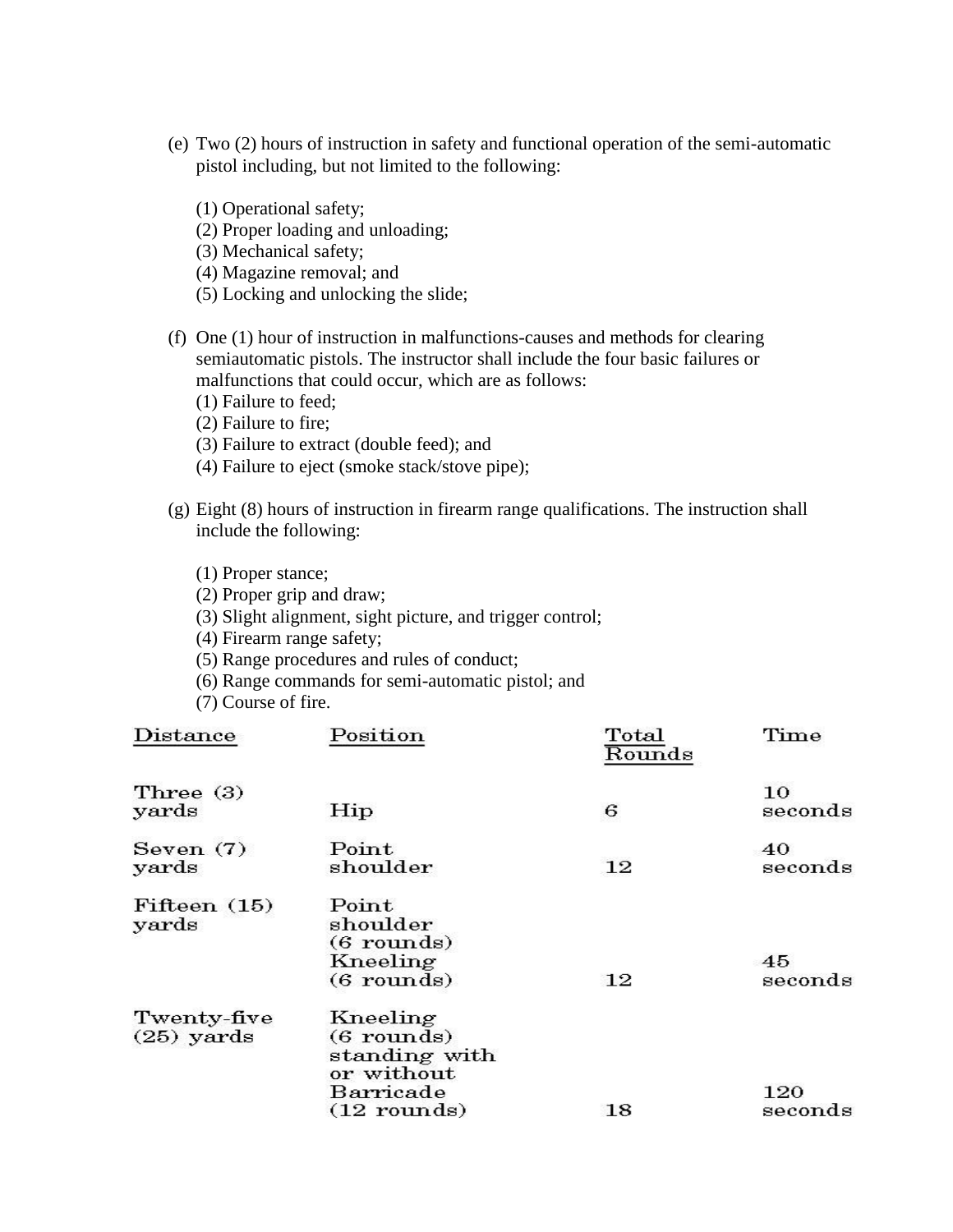Authority O.C.G.A. Secs. 43-38-4, 43-38-10, 43-38-10.1. **History.** Original Rule entitled "Firearm Training Curriculum for Semi-Automatic Pistols" adopted. F. May 28, 1998; eff. June 17, 1998.

### <span id="page-19-0"></span>**509-3-.12 Continuing Education.**

- (1) Requirement. Any registered employee who renews a registration after September 1, 2007 must comply with continuing education requirements contained in this rule.
- (2) Exemption for Newly-Registered Employees. Private detective and security employees who obtain their first registration by the Board within the second year of the renewal cycle (after September 1 of the even-numbered year) will not be required to obtain continuing education hours for the first renewal of their registrations.
- (3) Hours. Registered security employees must have eight (8) hours of continuing education prior to renewal of employee registrations. Registered private detective employees must have sixteen (16) hours of continuing education prior to renewal of employee registrations. Employees registered as private detective and security guards must have sixteen (16) hours of continuing education prior to renewal of employee registrations.
	- (a) Security Continuing Education: 2 hours in Homeland Security, to include, but not limited to, indicators of terrorism, and cooperation with Homeland Security agencies; 2 hours in Firearms-related training; 4 hours in industry-related training.
	- (b) Private Detective Continuing Education: 2 hours in Homeland Security, to include, but not limited to, indicators of terrorism, and cooperation with Homeland Security agencies; 2 hours in ethics; 12 hours in industry-related training, which may include up to 4 hours of firearms-related training.
	- (c) Acceptable Continuing Education Providers. The purpose of this chapter is to identify acceptable sources for providing continuing training and to establish guidelines for designating those providers as Acceptable Continuing Education Providers (ACEPs). As such, it is not the Board's intent to re quire providers or registrants to seek preapproval of specific training programs. Continuing education documentation should not be submitted to the Board, unless specifically requested by the Board. An acceptable Continuing Education Provider (ACEP) is defined as any individual, organization, institution, association, firm, or other entity that provides ongoing training services to the private detective or security profession that directly relates to the scope of practice. This training must be facilitated or provided by an instructor licensed by the Board.
		- 1. Associations. The board will accept continuing education credits for instruction provided by legitimate private detective and/or security associations. This shall include, but is not limited to, state and national associations which are properly incorporated and in good standing with the appropriate incorporating body.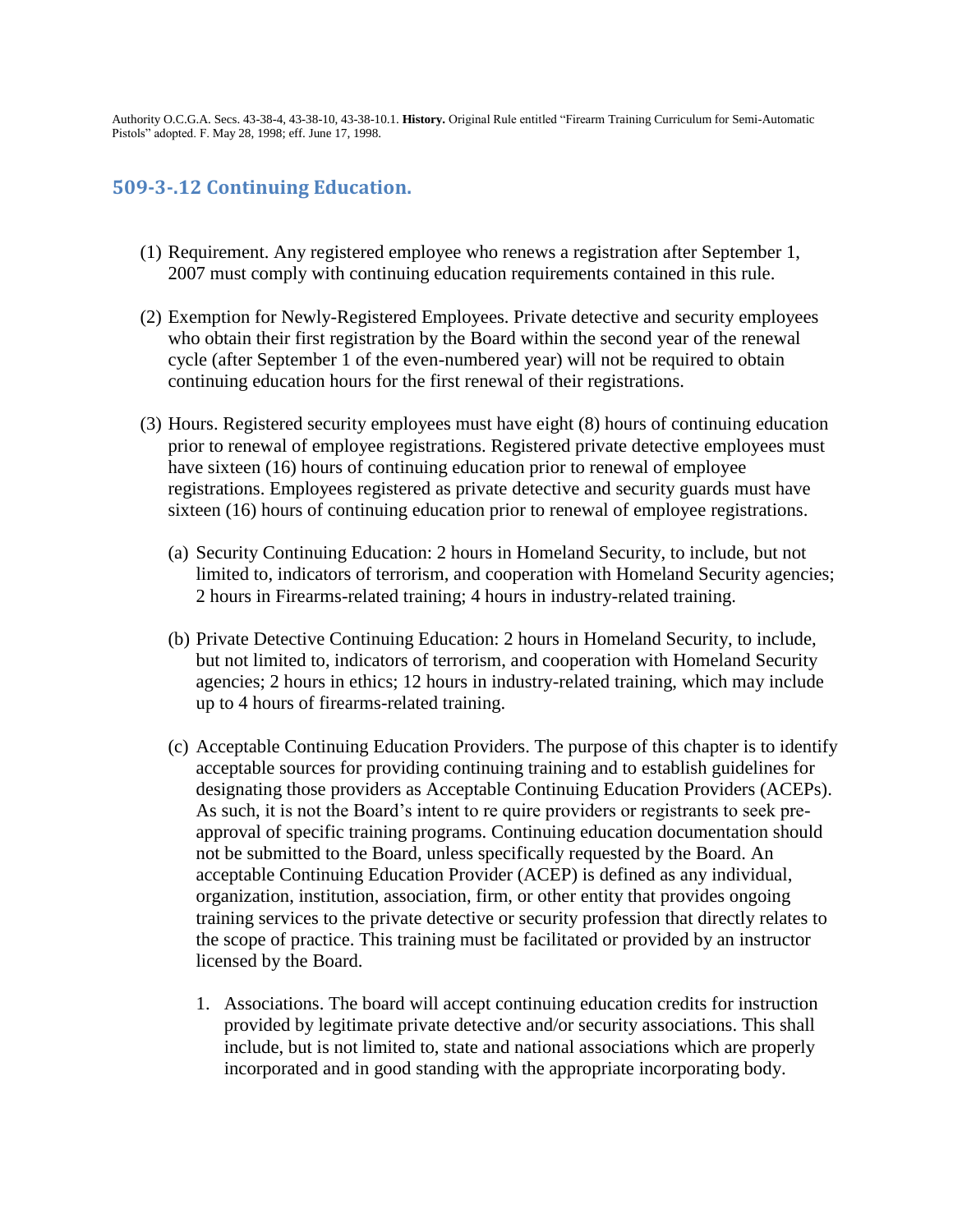- 2. Company training. Companies may develop continuing education courses to provide training solely for their own registered employees.
- 3. Institutions. Institutions that provide training for profit must meet the criteria as listed in Rule 509-3-.12 (4).
- (d) Distance learning. Distance learning shall include, but is not limited to, online Internet-based training and correspondence courses. Institutions that provide training for profit must meet the criteria as listed in Rule 509-3-.12 (4).
- (e) Individuals and Firms. Individual instructors and firms that provide training for profit must meet the criteria as listed in 509-3-.12 (4).
- (4) Requirements of Approved Continuing Education Providers. An ACEP must meet the following requirements to be in compliance with Board rules:
	- (a) Mandatory attendance sheet or roster to be signed or initialed by the participant. Electronic signatures are acceptable for distance learning purposes.
	- (b) A written agenda, course outline, or syllabus must be developed that covers the subject matter presented.
	- (c) A certificate must be presented to each participant upon successful completion of the training. The certificate must contain (but is not limited to) the name of the participant, course topic, number of continuing education hours achieved, name and signature of provider or facilitator, and date(s) of training. In lieu of a certificate, the Board, in its sole discretion, may require or accept other appropriate documentation.
	- (d) Training offered by instructors who are not licensed by the Board, including POST certified instructors and subject-matter experts, must be provided under the direction of an instructor licensed by the Board.
- (5) Records. It is the sole responsibility of the registrant and the registrant's employer to provide proof to the Board, upon request, of completion of the required continuing education hours. Providers must retain records of training for a minimum of five (5) years. The Board reserves the right to conduct an audit of registered employees to determine compliance with continuing education requirements. Proof of continuing education hours should not be submitted to the Board, unless an individual employee is audited by the Board.
- (6) Waivers. In the sole discretion of the Board, waivers of the requirement of continuing education may be granted in cases of hardship, disability, illness, or under such circumstances as the Board deems appropriate. Such waiver must be requested in writing to the Board and must be accompanied by acceptable documentation.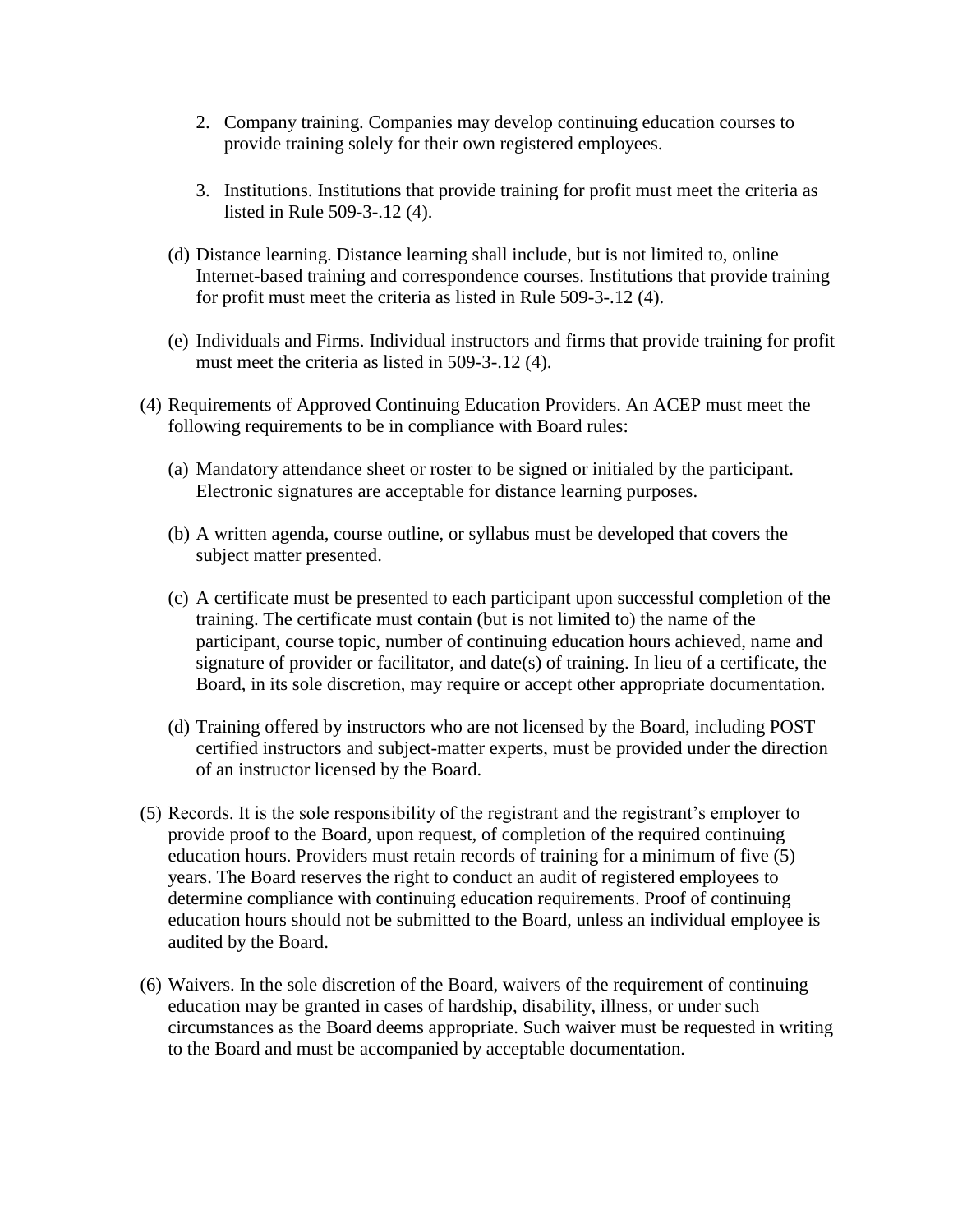Authority O.C.G.A. Secs. 43-1-19, 43-1-24, 43-1-25, 43-38-4 to 43-38-7, 43-38-10, 43-38-10.1, 43-38-11. **History.** Original Rule entitled "Continuing Training Requirements" adopted. F. Apr. 5, 2002; eff. Apr. 25, 2002. **Repealed:** F. Dec. 8, 2003; eff. Dec. 28, 2003. **Amended:**  New Rule entitled "Continuing Education" adopted. F. Dec. 12, 2006; eff. Jan. 1, 2007.

# <span id="page-21-0"></span>**MINIMUM STANDARDS GOVERNING THE SAFETY AND CONDUCT OF LICENSEES AND REGISTRANTS**

#### <span id="page-21-1"></span>**509-4-.01 Weapons.**

- (1) No person licensed by the board to carry a firearm shall carry any firearm which is not in operable condition and capable of firing live ammunition, and when carrying such a weapon, the licensee shall have on his person live ammunition capable of being fired in the weapon which he carries.
- (2) No person licensed or registered by the board to provide security services shall carry a firearm while performing services for a private security agency or in-house security agency except while providing actual security services or while going directly to and from work (no stopovers allowed enroute to or from work). Under no condition will a licensee, registrant or any other employee or agent of a licensee carry any sort of firearm or have anyone accompanying them who is carrying a firearm while soliciting new or prospective clients.
- (3) The issuance of an exposed weapons permit shall authorize the holder of such permit to carry a revolver of no greater caliber than a .357, or to carry a semi-automatic handgun of no greater caliber than a .45. The applicant for a weapon permit must submit proof of range and classroom training for the caliber weapon carried. All classroom training must be conducted using curriculum approved by the Board.
	- (a) The holder of a weapons permit may be authorized to carry a shotgun upon request in writing to the board. Such request shall include supporting justification and reasons for the need to use such weapon;
	- (b) The holder of a weapons permit who has been authorized to carry a shotgun must submit proof of two hours of classroom instruction within the past two years to include mechanics of the shotgun, components of the shot-shell, penetration power of the shotgun and safe handling of the shotgun.
- (4) The issuance of a concealed weapons permit shall authorize the holder of such permit to carry a revolver of no greater caliber than a .357, or to carry a semi-automatic handgun of no greater caliber than a .45. The holder of a concealed weapon permit must submit proof of firing range score for the caliber weapon carried.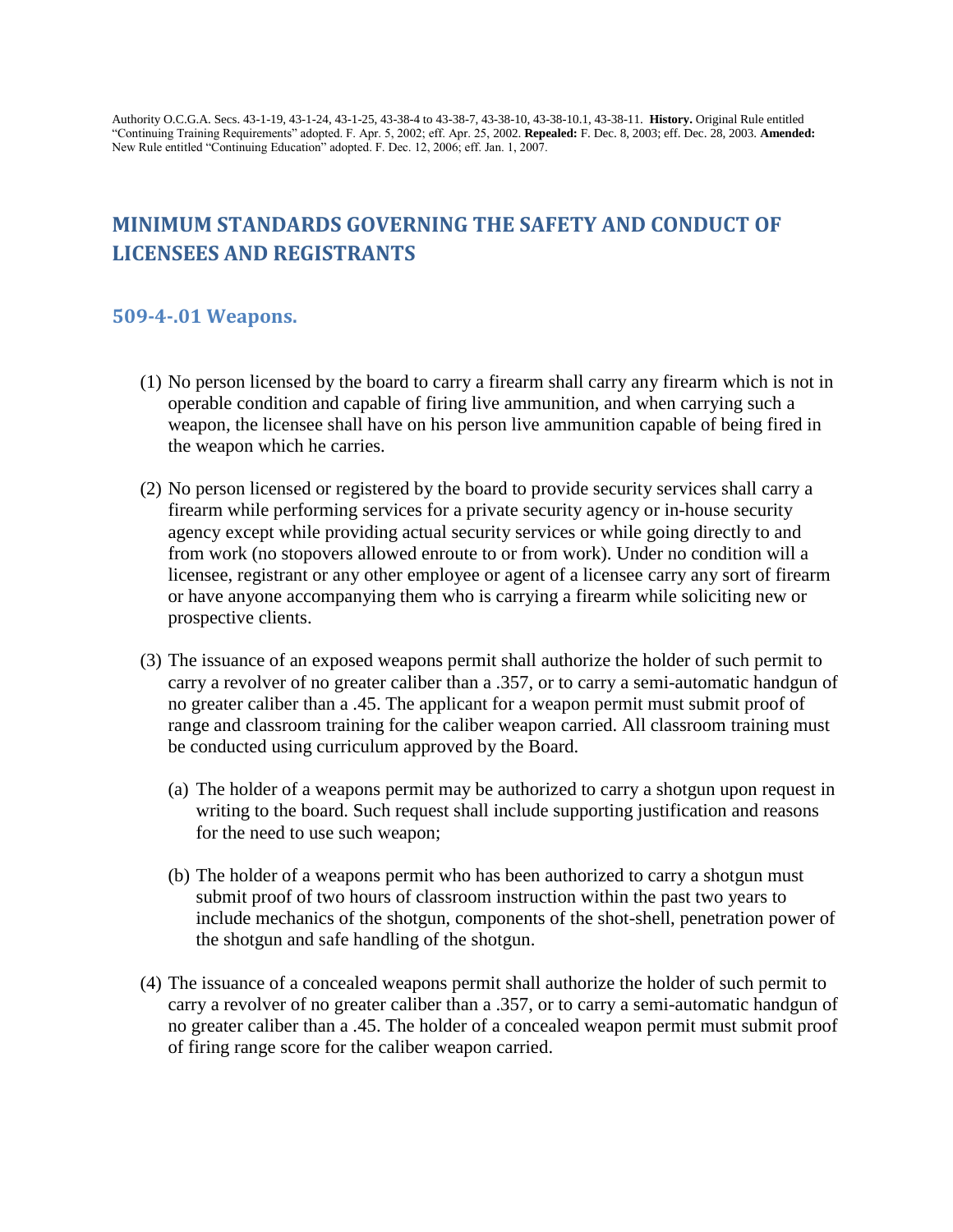(5) The holder of any weapon permit issued by the board must qualify annually with the weapon carried or assigned. Proof of range scores must be retained by the license holder or agency.

Authority O.C.G.A. Secs. 43-1-19, 43-1-24, 43-1-25, 43-38-4, 43-38-6, 43-38-7, 43-38-10, 43-38-10.1, 43-38-11. **History.** Original Rule entitled "Weapons" adopted as ER. 509-4-0.4-.01. F. July 24, 1981; eff. July 20, 1981, the date of adoption. **Amended:** ER. 509-4-0.9-.01 of same title adopted. F. Oct. 13, 1981; eff. Oct. 7, 1981, the date of adoption. **Amended:** Permanent Rule of same title adopted. F. Dec. 15, 1981; eff. Jan. 4, 1982. **Amended:** F. Jan. 23, 1985; eff. Feb. 12, 1985. **Amended:** F. Dec. 27, 1989; eff. Jan. 16, 1990. **Amended:** F. Aug. 17, 1998; eff. Sept. 6, 1998. **Repealed:** New Rule of same title adopted. F. May 17, 2005; eff. June 6, 2005. **Repealed:** New Rule of same title adopted. F. Dec. 12, 2006; eff. Jan. 1, 2007.

#### <span id="page-22-0"></span>**509-4-.02 Uniforms. Amended.**

- (1) Uniforms worn by licensees or registrants should not be confusingly similar to any uniforms used by any law enforcement agency in the State of Georgia.
- (2) Uniforms worn by licensees or registrants should state the name of the company, under which the license has been issued.
- (3) All security personnel, armed or unarmed, shall be required to wear a patch or armband on the upper left sleeve of the uniform with the word SECURITY shown in three quarter inch block lettering. Lettering of the word SECURITY shall be dark on light background or light on dark background. Patches or armbands may be applied by Velcro closure bands, elastic bands or sewn patches. Effective August 1, 1993.
- (4) No person licensed or registered by the board to provide security services shall wear a uniform while soliciting a new or prospective client unless requested by the new or prospective client.

Authority O.C.G.A. Sec. 43-38-4. **History.** Original Rule entitled "Uniforms" adopted as ER. 509-4-0.4-.02. F. July 24, 1981; eff. July 20, 1981, the date of adoption. **Amended:** ER. 509-4-0.9-.02 of same title adopted. F. Oct. 13, 1981; eff. Oct. 7, 1981, the date of adoption. **Amended:**  Permanent Rule of same title adopted. F. Dec. 15, 1981; eff. Jan. 4, 1982. **Amended:** F. July 1, 1993; eff. July 21, 1993. **Amended:** F. Oct. 2, 1997; eff. Oct. 22, 1997.

#### <span id="page-22-1"></span>**509-4-.03 Confusing Names. Amended.**

- (1) No private detective or security agency will be approved for licensure if, in the opinion of the Board, the agency's name may be confused with the name of any public law enforcement agency or any nation, state, unit of local government or other governmental body, or if, in the opinion of the Board, the agency's name may mislead the public into believing that the agency is (or is associated with) a public law enforcement agency of any nation, state, unit of local government, or other governmental investigative body.
- (2) No private detective or security agency will be approved for licensure if the agency's name includes the word "police".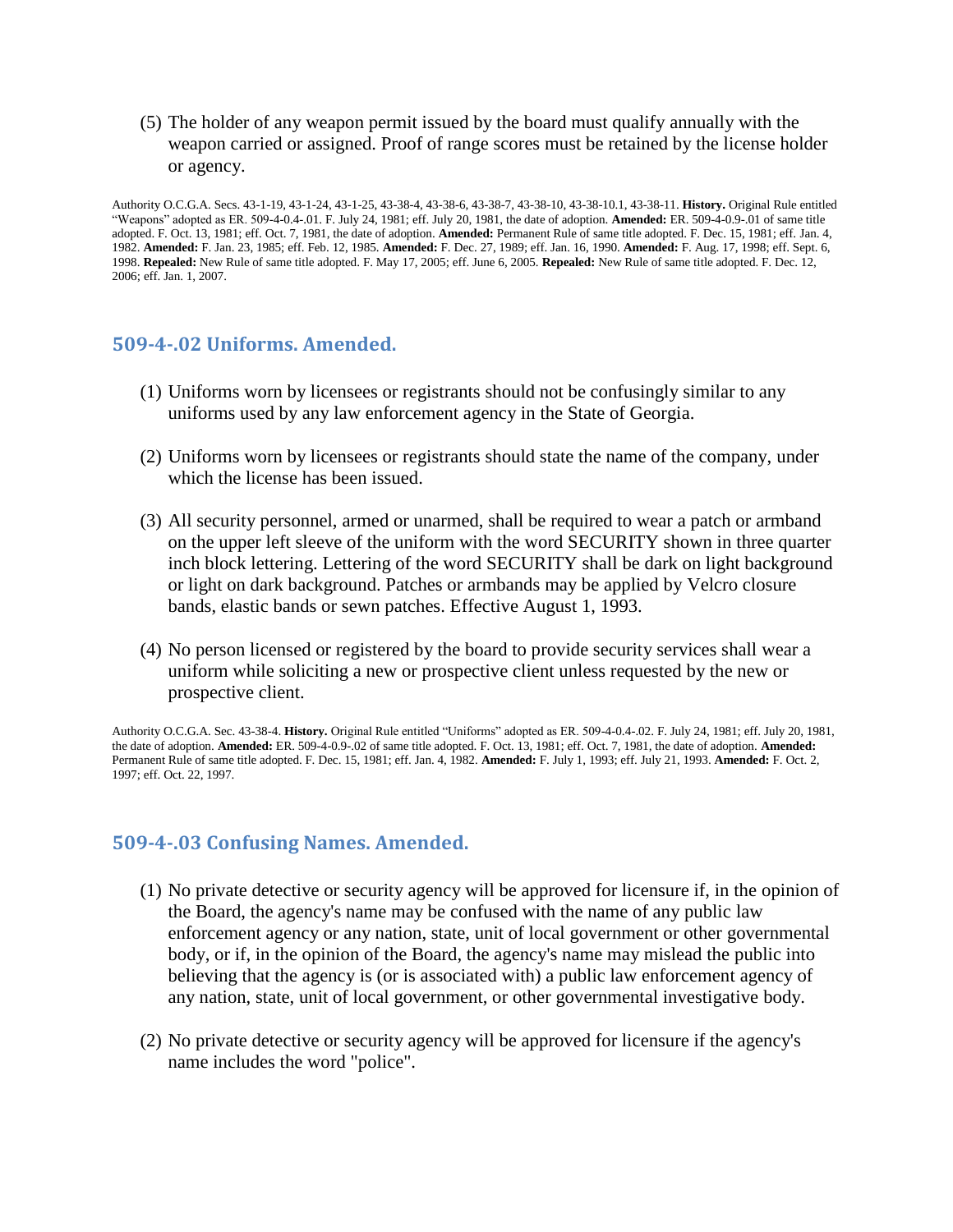(3) Licensed private detective and security companies shall operate only under the name in which the license was issued.

Authority O.C.G.A. Sec. 43-38-4. **History.** Original Rule entitled "Confusing Names" adopted as ER. 509-4-0.4-.03. F. July 24, 1981; eff. July 20, 1981, the date of adoption. **Amended:** ER. 509-4-0.9-.03 of same title adopted. F. Oct. 13, 1981; eff. Oct. 7, 1981, the date of adoption. **Amended:** Permanent Rule of same title adopted. F. Dec. 15, 1981; eff. Jan. 4, 1982. **Amended:** F. May 28, 1998; eff. June 17, 1998.

### <span id="page-23-0"></span>**509-4-.04 Motor Vehicles. Amended.**

- (1) Every motor vehicle which bears the identifying marks or name of any licensee must also include, conspicuously displayed, the license number issued to the agency by the board.
- (2) Any security motor vehicle may display flashing or revolving amber lights after obtaining authorization from the Board of Public Safety. The licensee shall obey all the rules and regulations of the Department of Public Safety. Pursuant to O.C.G.A. Section 40-8-92, a security motor vehicle may use amber lights as caution or warning devices, but may not use the amber lights to respond to emergency situations.

Authority O.C.G.A. Sec. 43-38-4. **History.** Original Rule entitled "Motor Vehicles" adopted as ER. 509-4-0.4-.04. F. July 24, 1981; eff. July 20, 1981, the date of adoption. **Amended:** ER. 509-4-0.9-.04 of same title adopted. F. Oct. 13, 1981; eff. Oct. 7, 1981, the date of adoption. **Amended:** Permanent Rule of same title adopted. F. Dec. 15, 1981; eff. Jan. 4, 1982. **Amended:** F. Nov. 7, 1991; eff. Nov. 27, 1991.

### <span id="page-23-1"></span>**509-4-.05 Weapons Discharge Report.**

Any time a registrant, who is a holder of an exposed or concealed weapons permit, discharges the weapon which the permit authorizes the holder to carry other than on a supervised range, the licensed company for whom the registrant is employed shall immediately report to the board the circumstances surrounding the discharge of the weapon by the registrant. The report shall be made within ten (10) business days of the date of discharge and shall be made on forms provided by the board.

Authority O.C.G.A. Sec. 43-38-4. **History.** Original Rule entitled "Weapons Discharge Report" was filed on January 23, 1985; effective February 12, 1985.

#### <span id="page-23-2"></span>**509-4-.06 Reports.**

When requested by the client, reports of investigations shall be submitted in writing, along with a detailed accounting of investigative fees. Unless otherwise agreed upon, the reports shall be submitted within thirty (30) days after the completion of the investigation.

Authority O.C.G.A. Secs. 43-1-19, 43-1-24, 43-1-25, 43-38-4, 43-38-11. **History.** Original Rule entitled "Reports" adopted. F. Sept. 26, 1996; eff. Oct. 16, 1996. **Repealed:** New Rule of same title adopted. F. May 16, 2005; eff. June 5, 2005.

#### <span id="page-23-3"></span>**509-4-.07 Similar Names.**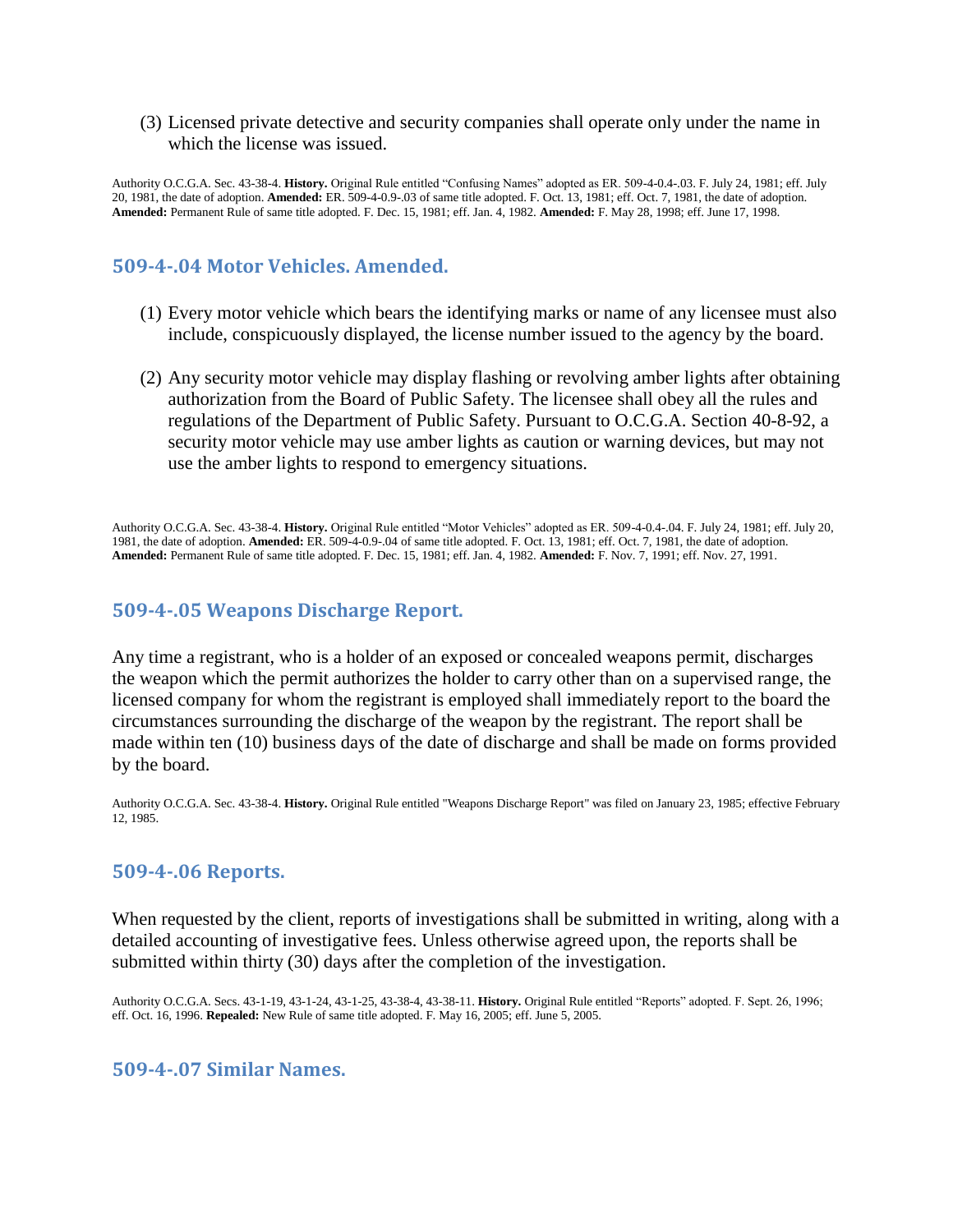No company license shall be issued in the exact name as submitted on the application, if that name has been previously issued.

Authority O.C.G.A Sec. 43-38-4(3). **History.** Original Rule entitled "Similar Names" adopted. F. Oct. 2, 1997; eff. Oct. 22, 1997.

### <span id="page-24-0"></span>**509-4-.08 Advertising and Promotional Materials.**

Effective September 1, 2007, any advertising material distributed or published by a licensee of a private detective agency or security agency must display the agency license number as issued by the Board.

<span id="page-24-1"></span>Authority O.C.G.A. Secs. 43-1-19, 43-1-24, 43-1-25, 43-38-4, 43-38-6, 43-38-11. **History.** Original Rule entitled "Advertising and Promotional Materials" adopted. F. Dec. 12, 2006; eff. Jan. 1, 2007.

### **PROCEDURAL RULES**

#### <span id="page-24-2"></span>**509-5-.01 Procedural Rules.**

The Georgia Board of Private Detective and Security Agencies hereby adopts by reference as its permanent rules Chapters 295-3 through 295-13, and any future amendments thereto, Rules and Regulations of the Office of Joint Secretary, State Examining Boards, relating to Procedure for Hearings before the several State Examining Boards.

Authority Ga. L. 1981, pp. 1828, 1832. **Administrative History.** Original Rule entitled "Procedural Rules" was filed as Emergency Rule 509-5- .01 on July 24, 1981; effective July 20, 1981, the date of adoption, to remain in effect for a period of 120 days or until the effective date of a permanent Rule covering the same subject matter superseding this Emergency Rule, as specified by the Agency. **Amended:** Emergency Rule 509-5-0.5-.01 repealed and Emergency Rule 509-5-0.10-.01, of the same title, adopted. Filed October 13, 1981; effective October 7, 1981, the date of adoption, to remain in effect for a period of 120 days or until the effective date of a permanent Rule covering the same subject matter superseding this Emergency Rule, as specified by the Agency. **Amended:** Emergency Rule 509-5-0.10-.01 repealed and permanent Rule, of the same title, adopted. Filed December 15, 1981; effective January 4, 1982.

### <span id="page-24-3"></span>**CHANGES**

#### <span id="page-24-4"></span>**509-6-.01 Change of Location.**

In the event the location of the business is changed, the licensee shall notify the Board, within 30 days, of the new business location and shall submit any appropriate documents as required by the Board.

Authority O.C.G.A. Sec. 43-38-4. **History.** Original Rule entitled "Change of Location" adopted. F. Mar. 27, 1990; eff. Apr. 16, 1990.

#### <span id="page-24-5"></span>**509-6-.02 Change in Ownership.**

When a change in the ownership of a firm, association, company, partnership, or corporation occurs, the following shall be submitted to the Board within thirty (30) days from the change in ownership: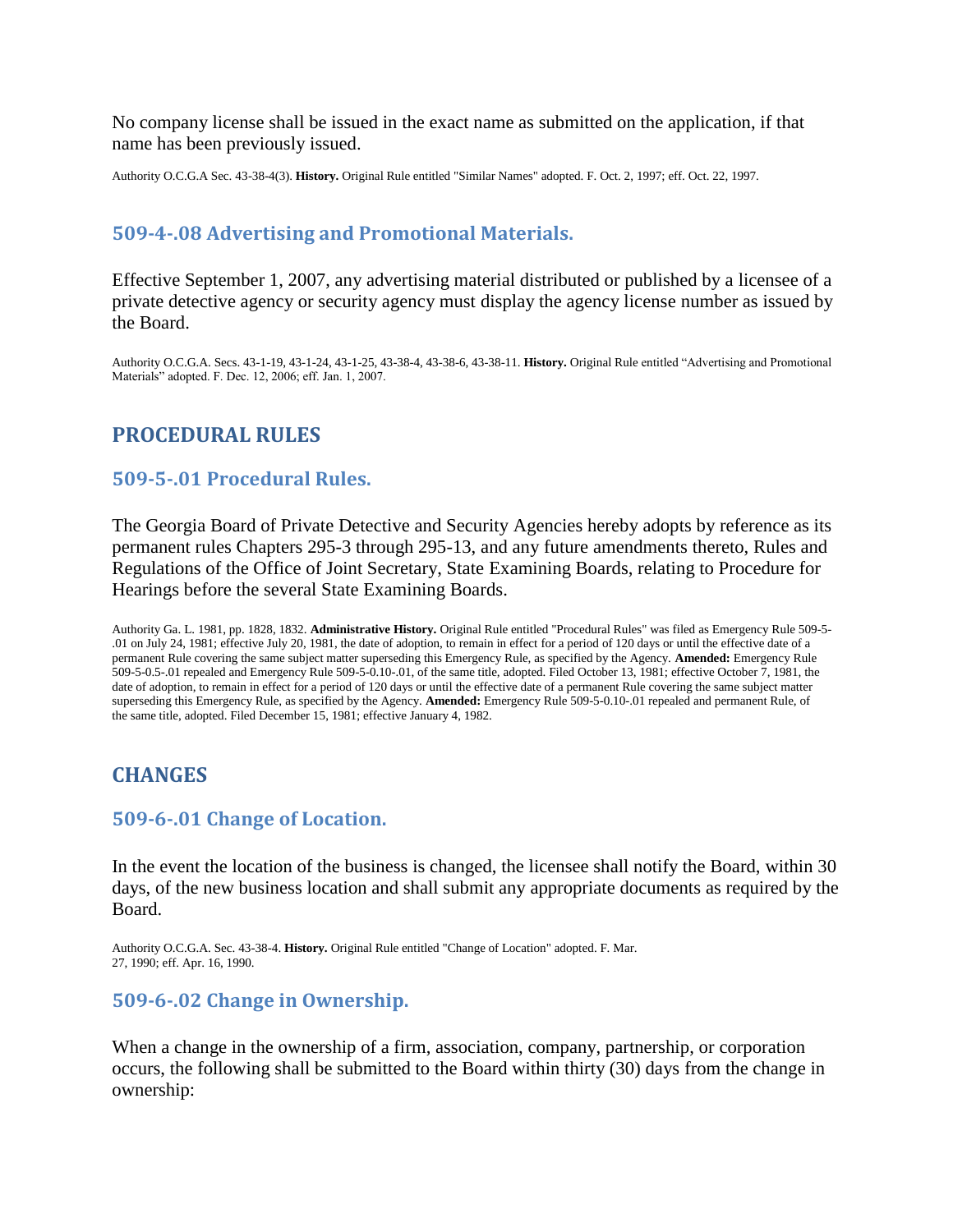- (a) A new application for licensure; and
- (b) An application for transfer of all employees.

<span id="page-25-0"></span>Authority O.C.G.A. Sec. 43-38-4. **History.** Original Rule entitled "Change in Ownership" adopted. F. Aug. 10, 1992; eff. Aug. 30, 1992.

# **ADMINISTRATIVE HISTORY**

The **Administrative History** following each Rule gives the date on which the rule was originally filed and its effective date, as well as the date on which any amendment or repeal was filed and its effective date. Principal abbreviations used in the Administrative History are as follows:

f. -- filed eff. -- effective R. -- Rule (Abbreviated only at the beginning of the control number) Ch. -- Chapter (Abbreviated only at the beginning of the control number) ER -- Emergency Rule Rev. – Revised

**Note: Emergency Rules** are listed in each Rule's Administrative History by Emergency Rule number, date filed and effective date. The Emergency Rule will be in effect for 120 days or until the effective date of a permanent Rule covering the same subject matter superseding this Emergency Rule is adopted, as specified by the Agency.

(The Georgia Board of Private Detective and Private Security Agencies, created by Ga. L. 1973, p. 40, was terminated by Ga. L. 1978, pp. 961, 965-967, 971, effective July 1, 1981, and, the Act known as the "Georgia Private Detective and Private Security Agencies Act," approved March 12, 1973 (Ga. L. 1973, p. 40), as amended, was repealed by Ga. L. 1981, pp. 1828, 1848, effective July 1, 1981. The **Georgia Board of Private Detective and Security Agencies** was created by Ga. L. 1981, pp. 1828, 1830, 1831, 1848.)

Emergency Rules Chapters 509-1-0.1, 509-2-0.2, 509-3-0.3, 509-4- 0.4, 509-5-0.5 adopted. Filed July 24, 1981; effective July 20, 1981, the date of adoption, to be in effect for 120 days or until the effective date of permanent Rules covering the same subject matter superseding these Emergency Rules are adopted, as specified by the Agency. These Emergency Rules were adopted to comply with General Assembly Act 814 (Georgia Law 1981) creating the Georgia Board of Private Detective and Security Agencies. (These Emergency Rules will not be published; copies may be obtained from the Agency.)

Emergency Rules Chapters 509-1-0.6 superseding 509-1-0.1, 509- 2-0.7 superseding 509-2-0.2, 509-3-0.8 superseding 509-3-0.3, 509-4- 0.9 superseding 509-4-0.4, 509-5-0.10 superseding 509- 5-0.5 adopted. Filed October 13, 1981; effective October 7, 1981, the date of adoption, to be in effect for 120 days or until the effective date of permanent Rules covering the same subject matter superseding these Emergency Rules are adopted, as specified by the Agency. These Emergency Rules were adopted to comply with General Assembly Act 814 (Georgia Law 1981)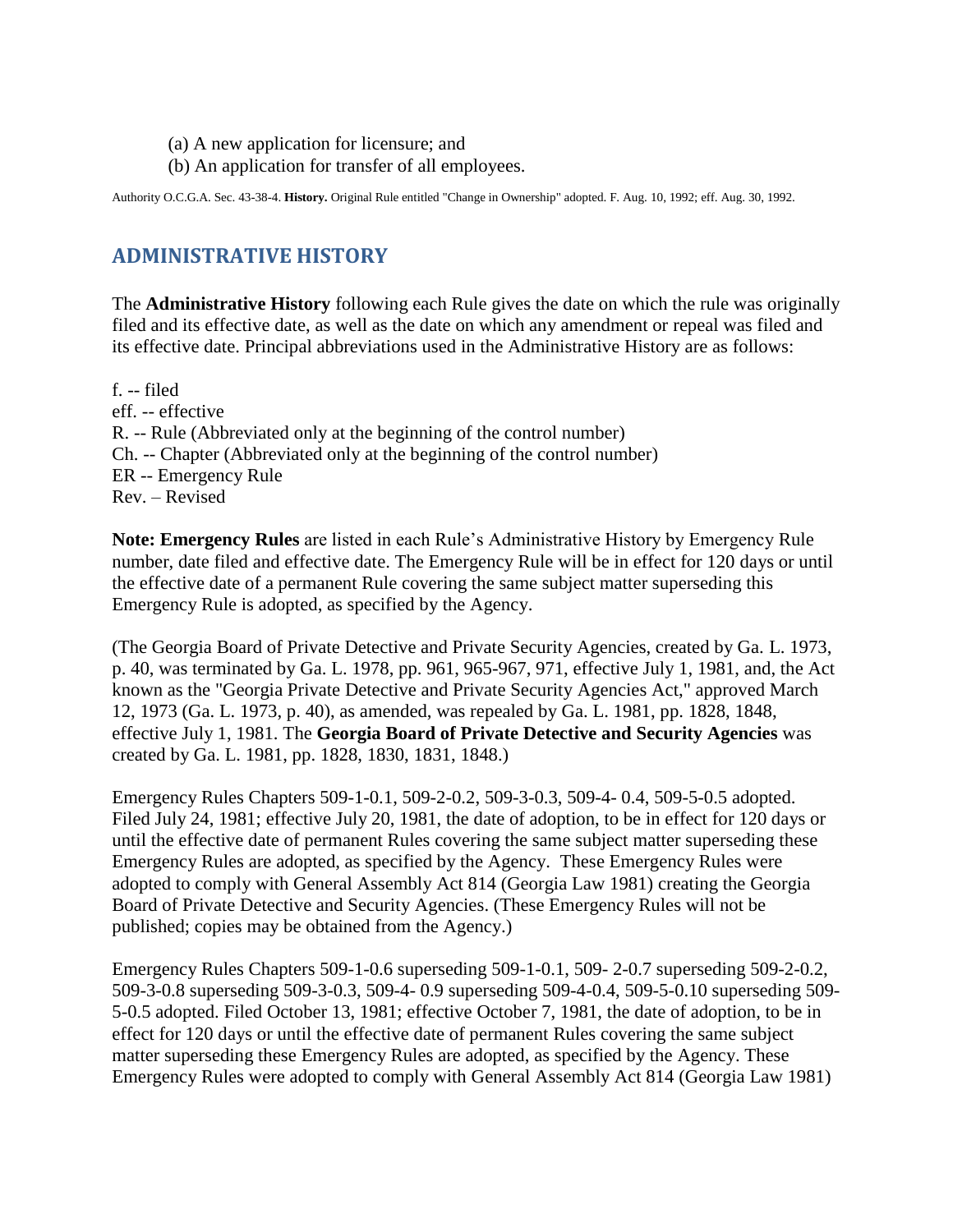creating the Georgia Board of Private Detective and Security Agencies. (These Emergency Rules will not be published; copies may be obtained from the Agency.)

Chapters 509-1 entitled "Organization" superseding Emergency Rule 509-1-0.6, 509-2 entitled "Licensure and Registration" superseding Emergency Rule 509-2-0.7, 509-3 entitled "Minimum Acceptable Training Program to Be Submitted by Licensees" superseding Emergency Rule 509- 3-0.8, 509-4 entitled "Minimum Standards Governing the Safety and Conduct of Licensees and Registrants" superseding Emergency Rule 509-4-0.9, 509-5 entitled "Procedural Rules" superseding Emergency Rule 509-5-0.10 have been adopted. Filed December 15, 1981; effective January 4, 1982.

Rule 509-2-.05 has been repealed and a new Rule adopted. Rules 509-3-.02, .08 have been amended. Filed February 8, 1982; effective February 28, 1982.

Rules 509-1-.02 and 509-2-.03 have been amended. Filed May 4, 1982; effective May 24, 1982. Rules 509-3-.08 and 509-4-.01 have been amended. Rule 509-4-.05 has been adopted. Filed January 23, 1985; effective February 12, 1985.

Rules 509-1-.02 and 509-2-.01 have been repealed and new Rules adopted. Rule 509-2-.07 has been adopted. Filed December 13, 1985; effective January 2, 1986.

Rule 509-2-.02 has been amended. Filed November 1, 1988; effective November 21, 1988.

Rule 509-2-.03 has been amended. Filed August 21, 1989; effective September 10, 1989.

Rule 509-4-.01 has been amended. Filed December 27, 1989; effective January 16, 1990.

Rule 509-3-.08 has been amended. Filed January 29, 1990; effective February 18, 1990.

Rule 509-3-.01 has been amended. Chapter 509-6 entitled "Changes" has been adopted. Filed March 27, 1990; effective April 16, 1990.

Rule 509-2-.02 has been amended. Filed July 31, 1990; effective August 20, 1990.

Rules 509-2-.04, .05 and 509-3-.07 have been amended. Filed August 27, 1991; effective September 16, 1991.

Rule 509-3-.01 and 509-4-.04 have been amended. Filed November 7, 1991; effective November 27, 1991.

Rule 509-3-.07 has been amended. Rule 509-6-.02 has been adopted. Filed August 10, 1992; effective August 30, 1992.

Rule 509-4-.02 has been amended. Filed July 1, 1993; effective July 21, 1993.